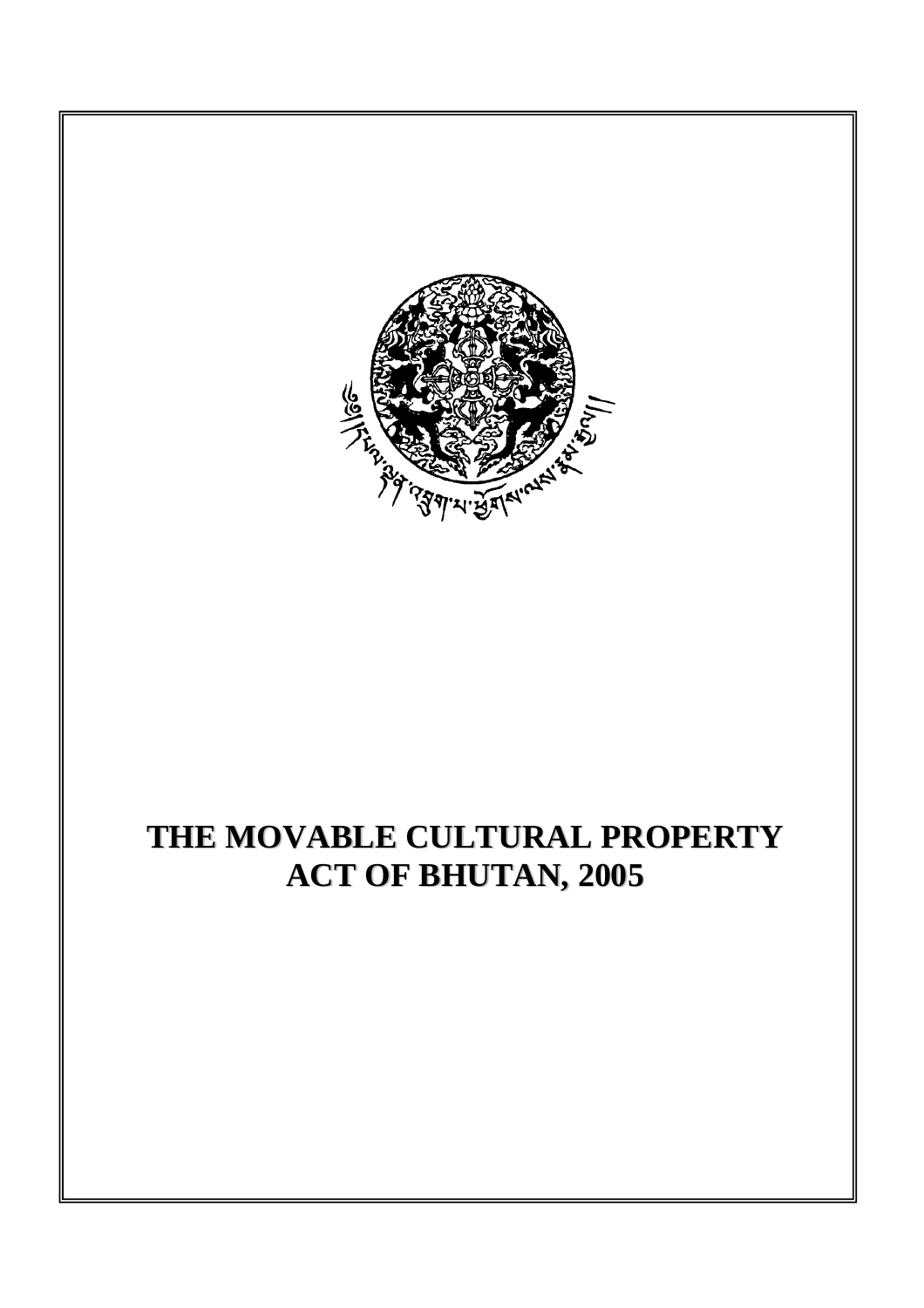*The Movable Cultural Property Act of Bhutan,2005* 

## **CONTENTS:**

#### **THE MOVEABLE CULTURAL PROPERTY ACT OF BHUTAN, 2005**

# PREAMBLE….………………………………………….……………........………….4 **CHAPTER I PRELIMINARY PROVISIONS …..……………...…………………........…….……5**  Title,Commencement and Extent:..….………..………….………………......…..……5

*\_\_\_\_\_\_\_\_\_\_\_\_\_\_\_\_\_\_\_\_\_\_\_\_\_\_\_\_\_\_\_\_\_\_\_\_\_\_\_\_\_\_\_\_\_\_\_\_\_\_\_\_\_\_\_\_\_\_\_\_\_\_\_\_\_\_\_\_\_\_\_\_\_\_\_\_\_\_\_\_*

# **CHAPTER II**

# **VALUABLE CULTURAL PROPERTIES OWNED BY ZHUNG DRATSHANG AND RABDEY…………………………….……….……………………....…….…5**

## **CHAPTER III**

| VALUABLE CULTURAL PROPERTIES OWNED BY THE |
|-------------------------------------------|
|                                           |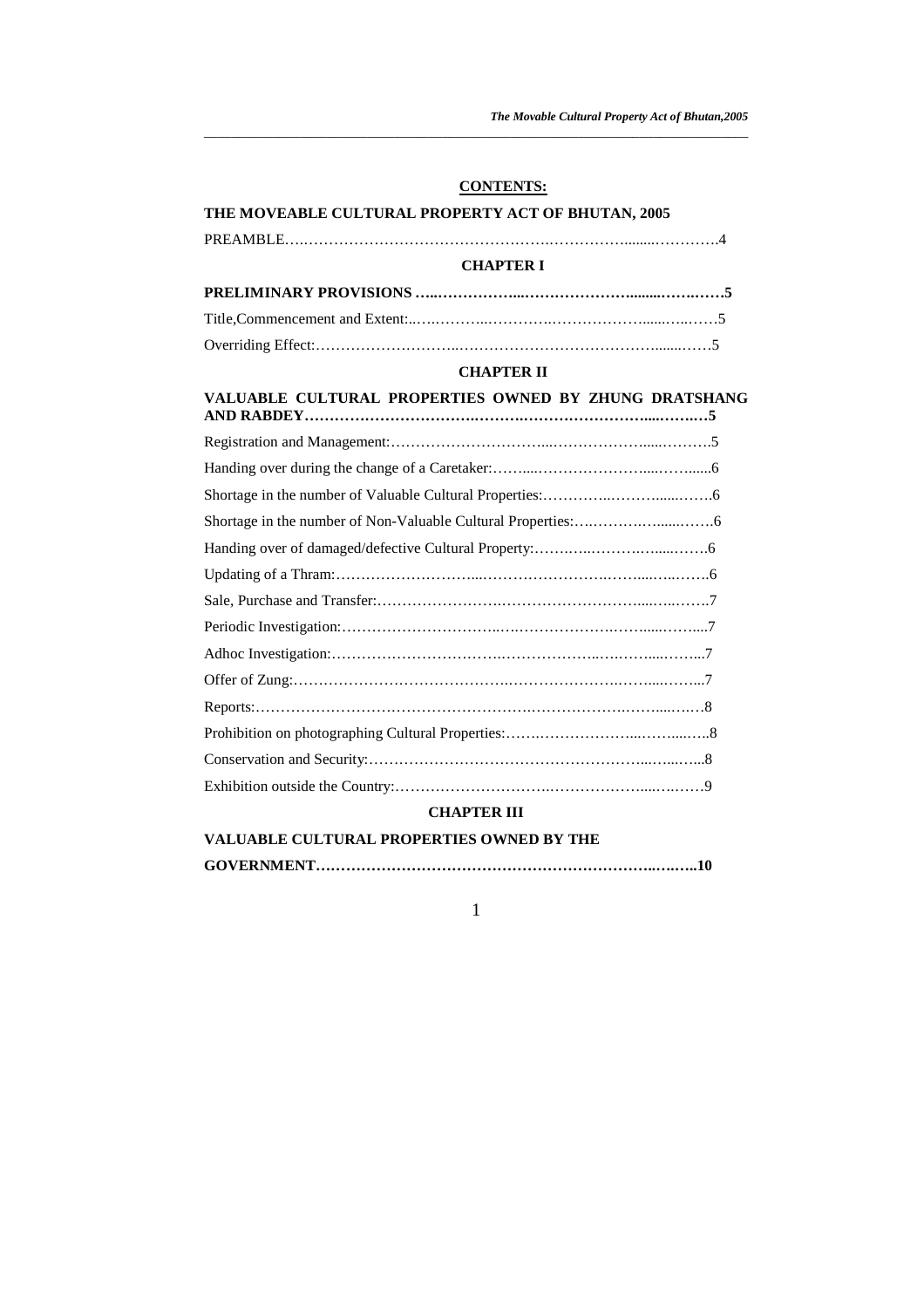*\_\_\_\_\_\_\_\_\_\_\_\_\_\_\_\_\_\_\_\_\_\_\_\_\_\_\_\_\_\_\_\_\_\_\_\_\_\_\_\_\_\_\_\_\_\_\_\_\_\_\_\_\_\_\_\_\_\_\_\_\_\_\_\_\_\_\_\_\_\_\_\_\_\_\_\_\_\_\_\_*

# **CHAPTER IV**

# **VALUABLE CULTURAL PROPERTIES OWNED BY LATRUEL OR A**

| Shortage in the number of non-valuable Cultural Properties:13 |  |
|---------------------------------------------------------------|--|
|                                                               |  |
|                                                               |  |
|                                                               |  |
|                                                               |  |
|                                                               |  |
|                                                               |  |
|                                                               |  |
|                                                               |  |
|                                                               |  |

# **CHAPTER V**

| PRIVATELY OWNED VALUABLE CULTURAL PROPERTIES16 |  |
|------------------------------------------------|--|
|                                                |  |
|                                                |  |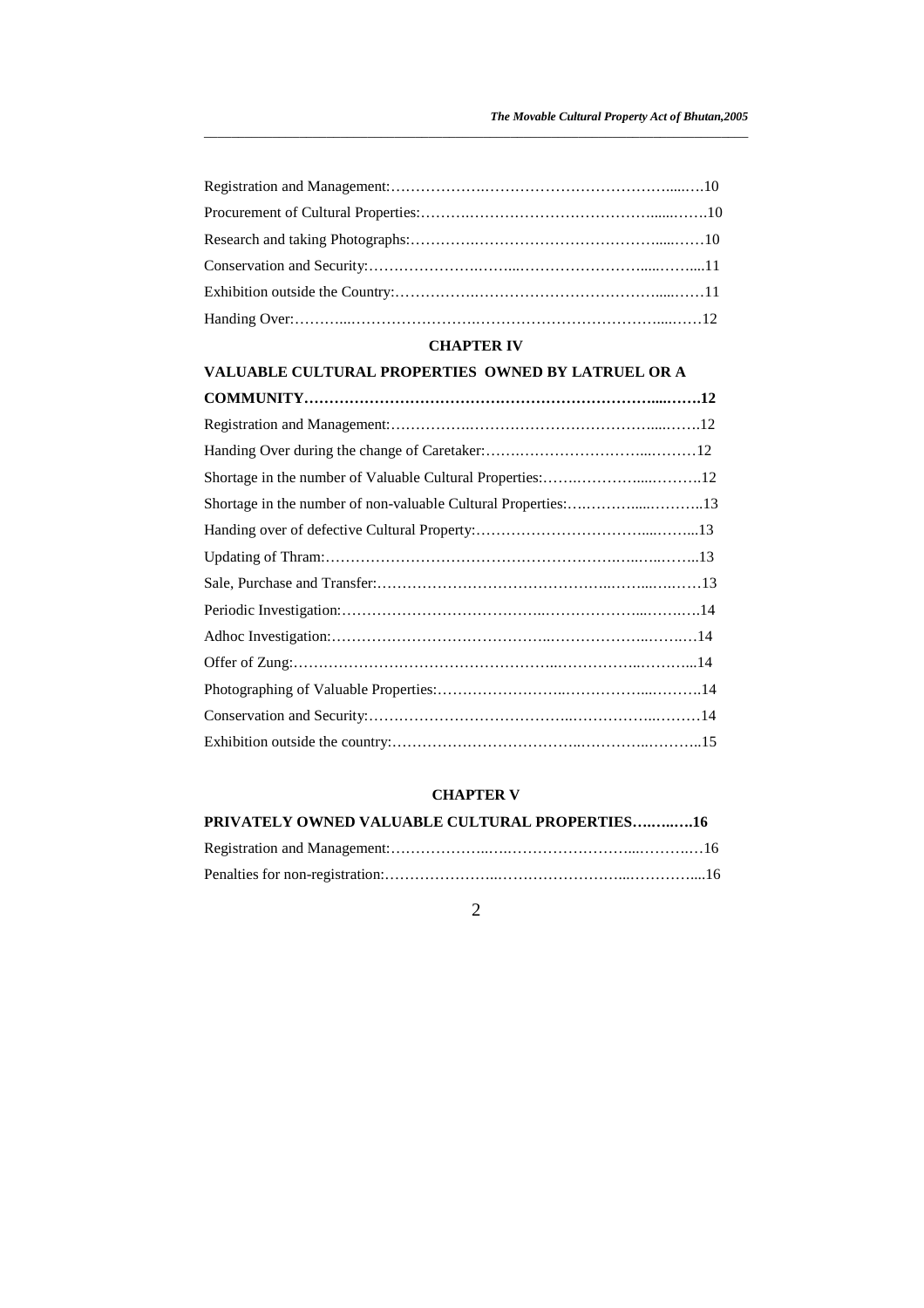*\_\_\_\_\_\_\_\_\_\_\_\_\_\_\_\_\_\_\_\_\_\_\_\_\_\_\_\_\_\_\_\_\_\_\_\_\_\_\_\_\_\_\_\_\_\_\_\_\_\_\_\_\_\_\_\_\_\_\_\_\_\_\_\_\_\_\_\_\_\_\_\_\_\_\_\_\_\_\_\_*

# **CHAPTER VI**

| Prohibition on taking Valuable Cultural Properties outside the country:21 |  |
|---------------------------------------------------------------------------|--|
|                                                                           |  |
|                                                                           |  |
|                                                                           |  |
|                                                                           |  |
|                                                                           |  |
|                                                                           |  |
|                                                                           |  |
|                                                                           |  |
|                                                                           |  |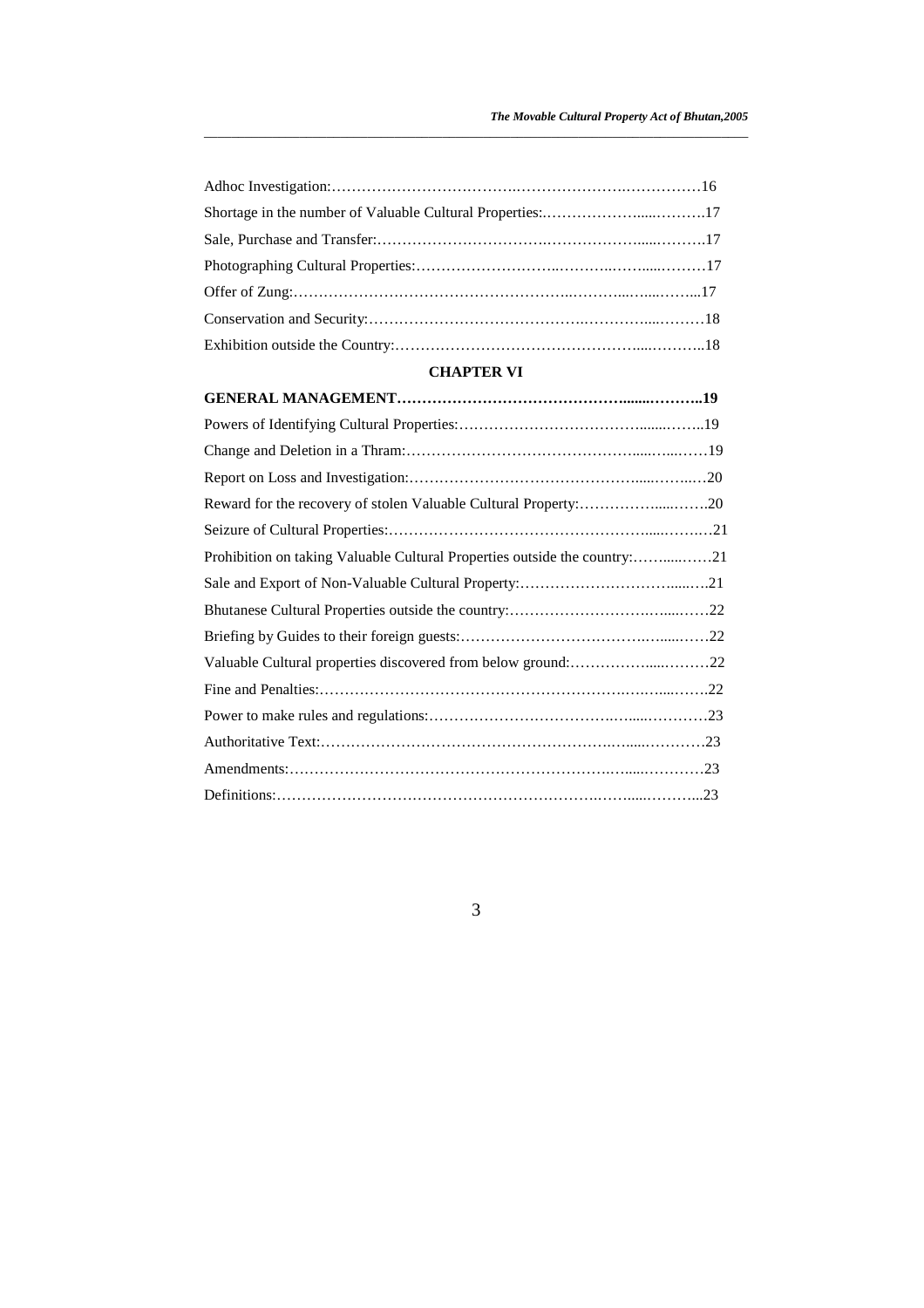# PREAMBLE

*\_\_\_\_\_\_\_\_\_\_\_\_\_\_\_\_\_\_\_\_\_\_\_\_\_\_\_\_\_\_\_\_\_\_\_\_\_\_\_\_\_\_\_\_\_\_\_\_\_\_\_\_\_\_\_\_\_\_\_\_\_\_\_\_\_\_\_\_\_\_\_\_\_\_\_\_\_\_\_\_*

Movable Cultural Property forms a significant and a core component of Bhutan's immensely rich and ancient heritage. They are the material representations of the aspirations, achievements and expressions over many centuries of not only many renowned spiritual and historical figures but also of ordinary people like local artisans and craftspeople. The conservation and safeguarding of movable Cultural Property is thus imperative not just as representations of the past but also to ensure that the quality of life of the Bhutanese people is also as rich or even richer in the future.

This Act to conserve and protect the Movable Cultural Property of Bhutan is therefore enacted in the interest of the people of Bhutan and the World at large by the National Assembly of Bhutan, at its 84<sup>th</sup> Session, on the Twenty Eighth Day of the Ninth Month of the Wood Bird Year corresponding to the  $29<sup>th</sup>$  of November 2005.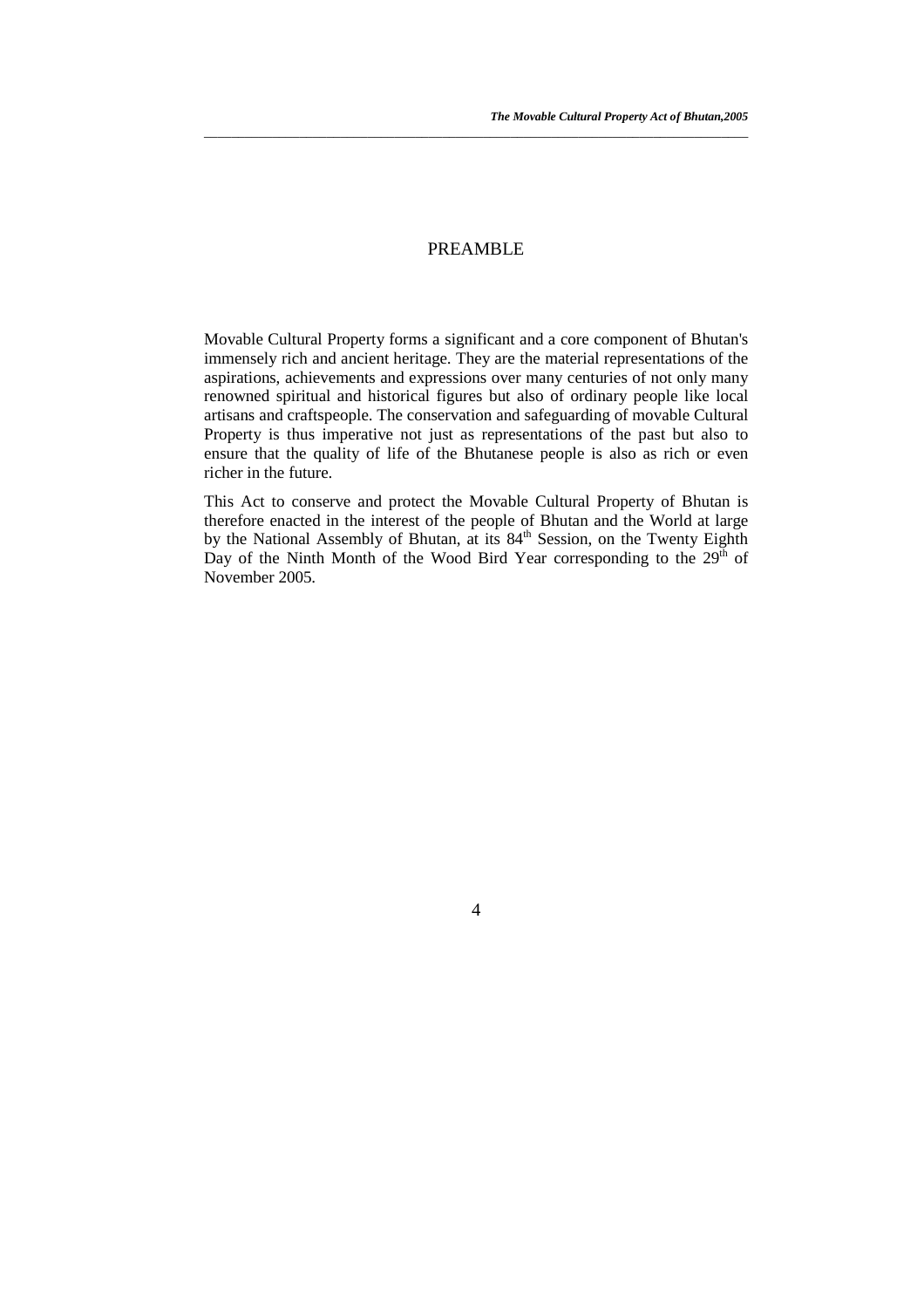## **CHAPTER I PRELIMINARY PROVISIONS**

#### **Title, Commencement and Extent:**

1. (a) This Act shall be called "The Moveable Cultural Property Act of Bhutan, 2005".

*\_\_\_\_\_\_\_\_\_\_\_\_\_\_\_\_\_\_\_\_\_\_\_\_\_\_\_\_\_\_\_\_\_\_\_\_\_\_\_\_\_\_\_\_\_\_\_\_\_\_\_\_\_\_\_\_\_\_\_\_\_\_\_\_\_\_\_\_\_\_\_\_\_\_\_\_\_\_\_\_*

- (b) This Act shall come into force on the Twenty Eighth Day of the Ninth Month of the Wood Bird Year corresponding to the 29<sup>th</sup> of November 2005, as passed by the National Assembly of Bhutan as follows:
- (c) This Act shall apply to the whole of the Kingdom of Bhutan.

# **Overriding Effect:**

2. From the date of passing of this Act, this Act shall have an overriding effect over all Government Circulars and *Kashos* relating to old *Ten-Sums* and Cultural Properties.

# **CHAPTER II VALUABLE CULTURAL PROPERTIES OWNED BY** *ZHUNG DRATSHANG* **AND** *RABDEY*

#### **Registration and Management:**

- 3. (a) In accordance with Section 59 of Chapter VI of this Act, the representatives of the *Zhung Dratshang*, *Rabdey* and the Department of Culture shall jointly list and register *Thrams* of all the *Kusung Thukten* and Cultural Properties present in *Dzongs* and *Lhakhangs*. Photographs and documentation of these Cultural Properties shall also be maintained.
	- (b) The original copy of a *Thram* shall be maintained by the *Zhung Dratshang* and the Department of Culture*.* A copy of this *Thram* shall also be kept with the *Lhakhang* concerned.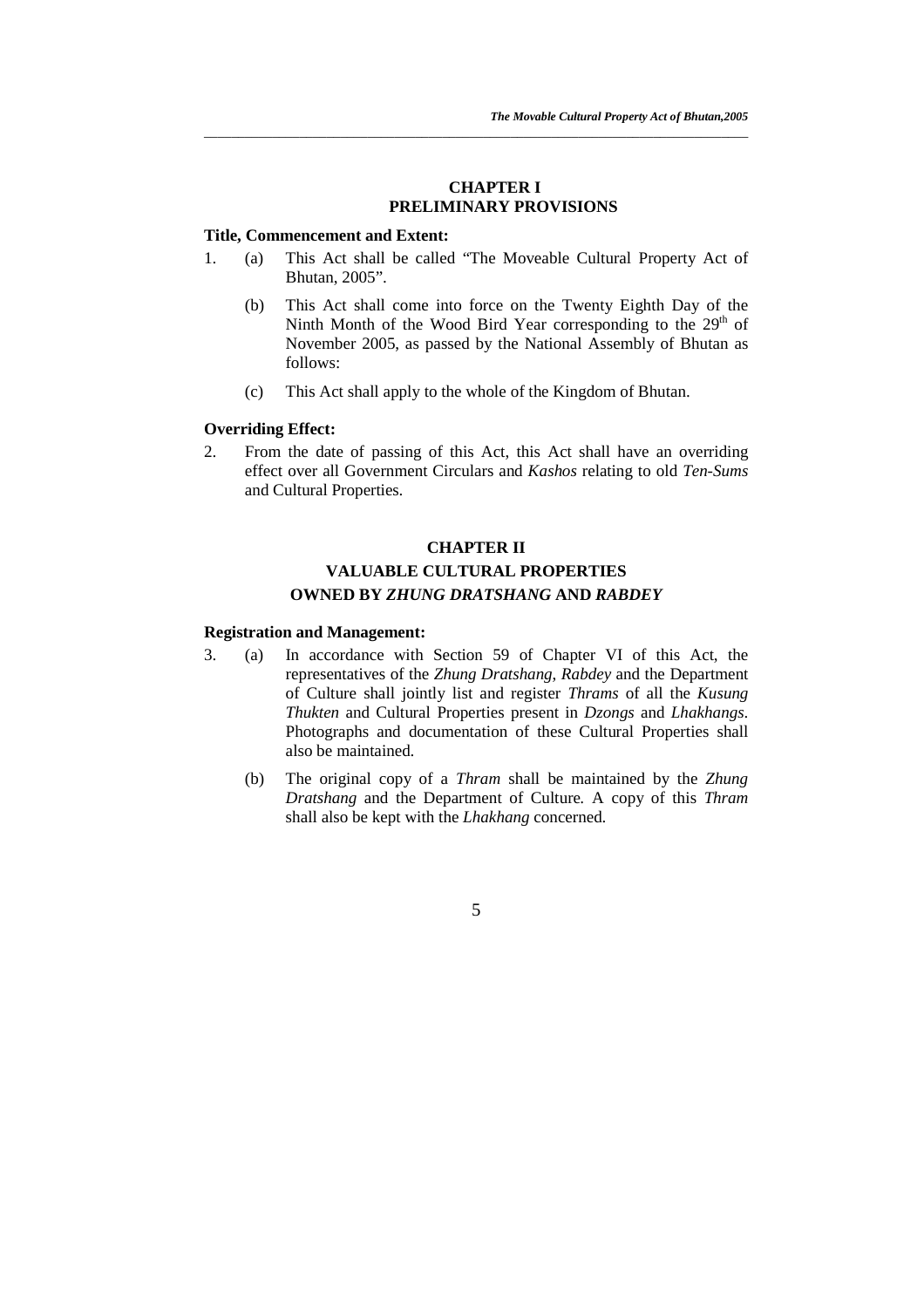#### **Handing over during the change of a Caretaker:**

4. At the end of the tenure of an existing Caretaker or *Kangjupa*, the handing over of the Cultural Properties of *Dzongs, Lhakhangs* or *Goendeys* to a new Caretaker or *Kangjupa* by the outgoing Caretaker shall be done in the presence of representatives from the *Zhung Dratshang* and *Rabdey*.

*\_\_\_\_\_\_\_\_\_\_\_\_\_\_\_\_\_\_\_\_\_\_\_\_\_\_\_\_\_\_\_\_\_\_\_\_\_\_\_\_\_\_\_\_\_\_\_\_\_\_\_\_\_\_\_\_\_\_\_\_\_\_\_\_\_\_\_\_\_\_\_\_\_\_\_\_\_\_\_\_*

#### **Shortage in the number of Valuable Cultural Properties:**

5. The representatives of the *Zhung Dratshang* and *Rabdey* shall investigate and handle any shortage in the number of Valuable Cultural Properties, at the time of the handing over process. Any matter which cannot be resolved shall be submitted to the Department of Culture which shall deal with it in accordance with Government rules. If necessary, the Department of Culture and the representatives from the *Zhung Dratshang* or *Rabdey* shall refer and justify the case along with the suspected offender to the Police and the Royal Court of Justice.

#### **Shortage in the number of Non-Valuable Cultural Properties:**

 6. For any shortage in the number of Non-Valuable Cultural Properties during the handing over process, the representatives of *Zhung Dratshang* and *Rabdey* shall make the person responsible; replace the missing property within three to six months. This replacement must be of the same material, size, appearance and shape of the original object that is missing. After the replacement has been made, a report must be submitted to the *Zhung Dratshang* and the Department of Culture.

# **Handing over of damaged/defective Cultural Property:**

7. If it has been stated in the *Thram* that any Cultural Property belonging to a *Lhakhang* is damaged or defective, it shall be handed over accordingly. Any unrecorded damages that have developed naturally due to age shall be examined and considered by the representatives. However, if there is new damage due to negligence, the object shall be repaired and replaced by the Caretaker in the same condition as that of the condition noted in the *Thram*.

#### **Updating of a** *Thram***:**

8. The representatives of the handing over process shall make a detailed list of the properties and shall make additional *Thrams* for any newly acquired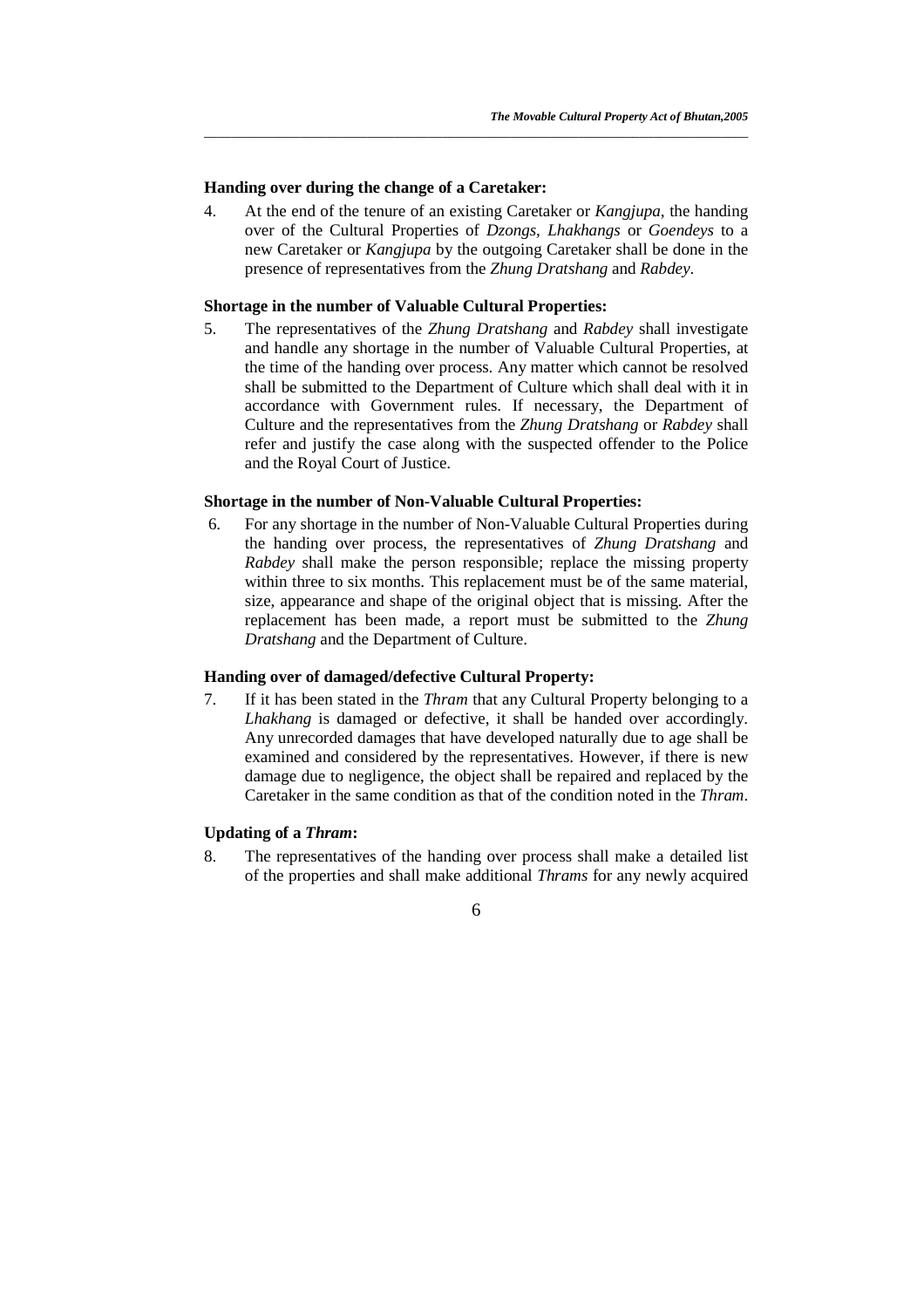property offered by devotees at the time of the handing over process. Copies of these *Thrams* shall be submitted to the *Zhung Dratshang, Rabdey* and the Department of Culture. However, if it is found that the Caretaker, for personal gains, has deliberately hidden and failed to reveal any new acquisitions that are required to be registered, the Caretaker shall be penalised accordingly.

*\_\_\_\_\_\_\_\_\_\_\_\_\_\_\_\_\_\_\_\_\_\_\_\_\_\_\_\_\_\_\_\_\_\_\_\_\_\_\_\_\_\_\_\_\_\_\_\_\_\_\_\_\_\_\_\_\_\_\_\_\_\_\_\_\_\_\_\_\_\_\_\_\_\_\_\_\_\_\_\_*

#### **Sale, Purchase and Transfer:**

9. Cultural Property registered in a *Thram* shall not be sold, used for personal means, exchanged, gifted or damaged. The *Zhung Dratshang* and *Rabdey* in consultation with the community concerned shall decide on any exchange and grant among *Dzongs* and *Lhakhangs* of any *Tensum* and other Cultural Property*.* However, in the case of Valuable Cultural Properties, this shall be done in accordance with the approval of the *Dratshang Lhentshog*. Accordingly a copy of the order issued for the transfer of *Thram* shall be given to the Department of Culture.

# **Periodic Investigation:**

10. Every three to five years, the *Zhung Dratshang*, *Rabdey* and the Department of Culture shall conduct a joint investigation of the condition of Valuable Cultural Properties to ascertain whether the conditions of these properties are still in accordance with their *Thrams.* A report of this investigation shall be submitted by the investigating team to the *Dratshang Lhentshog* and the Ministry of Home and Cultural Affairs.

#### **Adhoc Investigation:**

11. In the case where there are concerns that Cultural Properties in *Dzongs* and *Lhakhangs* have been stolen, exchanged or sold outside, the *Dratshang Lhentshog* and the Department of Culture shall conduct a joint investigation at any time.

#### **Offer of** *Zung***:**

12. In the case where Cultural Property registered in a *Thram* has to be offered as *Zung* for *Ten*, it may be done in accordance with the approval of the *Dratshang Lhentshog.* The offering shall be made in the presence of the representatives from the Department of Culture. Accordingly, a notice shall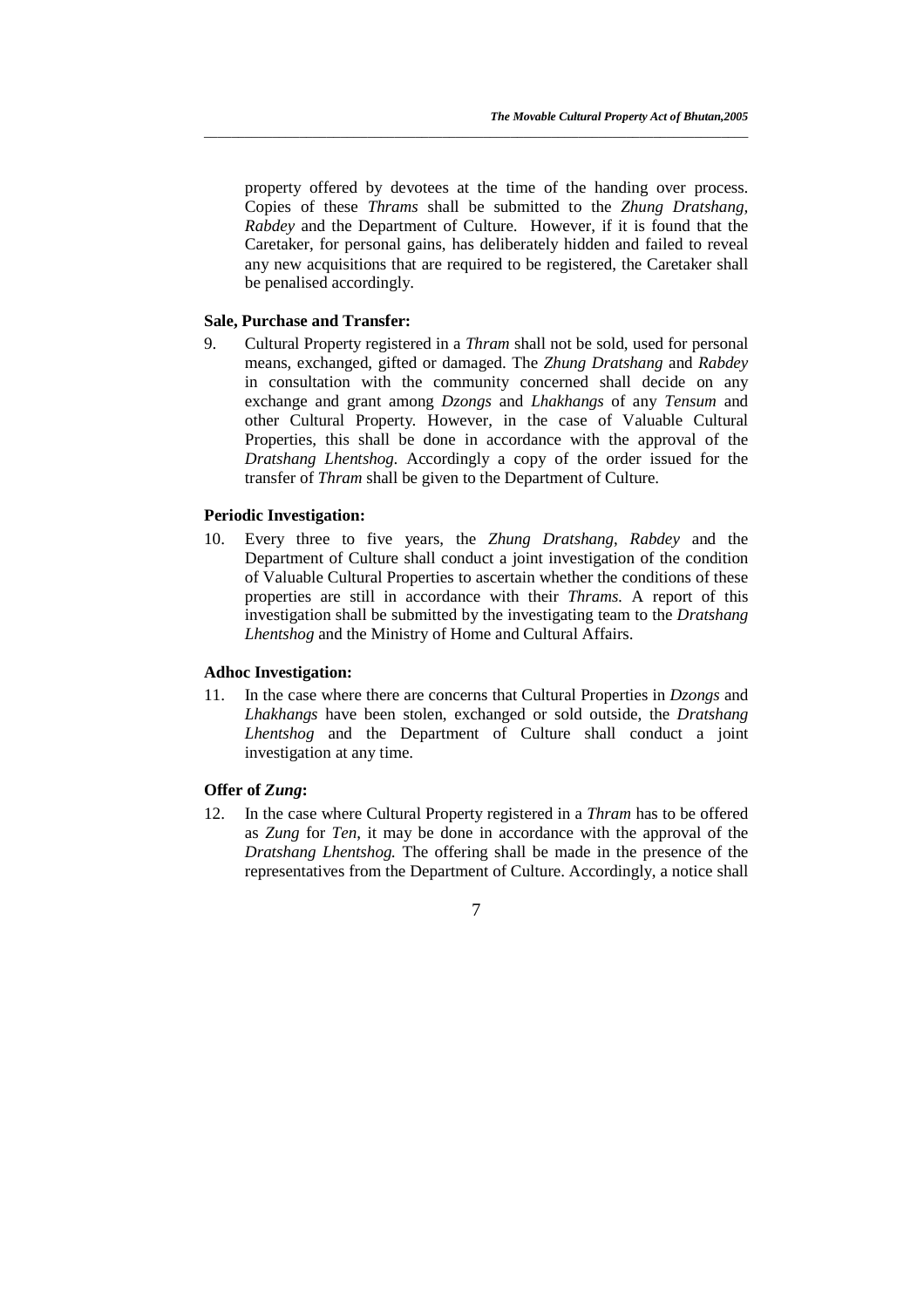be given to the Department of Culture for the purpose of making subsequent changes in the *Thram*. Until the approval is received from the *Dratshang Lhentshog*, the personnel dealing with the Cultural Property at the *Zhung Dratshang, Rabdey* and the Department of Culture shall not change the *Thram.* 

*\_\_\_\_\_\_\_\_\_\_\_\_\_\_\_\_\_\_\_\_\_\_\_\_\_\_\_\_\_\_\_\_\_\_\_\_\_\_\_\_\_\_\_\_\_\_\_\_\_\_\_\_\_\_\_\_\_\_\_\_\_\_\_\_\_\_\_\_\_\_\_\_\_\_\_\_\_\_\_\_*

# **Reports:**

13. A copy of all reports relating to Sections 5, 6, 7, 8, 9 and 12 under Chapter II shall be submitted to the Department of Culture.

# **Prohibition on photographing Cultural Properties:**

14. Without prior permission from the *Dratshang Lhentshog*, photographing, permitting people to view and handle, filming or carrying out research on, etc. of Cultural Properties are prohibited.

#### **Conservation and Security:**

- 15. (a) All Cultural Property in *Lhakhangs*, even those which are damaged due to age, shall be conserved.
	- (b) The Caretaker, *Kanjupa* or any other person shall not carry out any conservation works on Cultural Property in *Lhakhangs* without appropriate approval.
	- (c) In order to prevent changes and damages to the original design, colour, etc. of Cultural Properties when undertaking conservation, the conservation works shall be carried out in accordance with the policies of the Royal Government and with the approval of the *Zhung Dratshang* and *Rabdey*. To facilitate this purpose, people from the *Zhung Dratshang* and *Rabdey* shall be trained in the conservation of Cultural Properties.
	- (d) Due to the complexity of works, if there is likelihood of changes and damages to the original colour, appearance, etc. of Valuable Cultural Property, experts from the *Zhung Dratshang*, *Rabdey* and the Department of Culture shall jointly carry out the necessary conservation works.
	- (e) After the completion of conservation works on an object, according to the process mentioned in Section 15(d), the *Dratshang Lhentshog*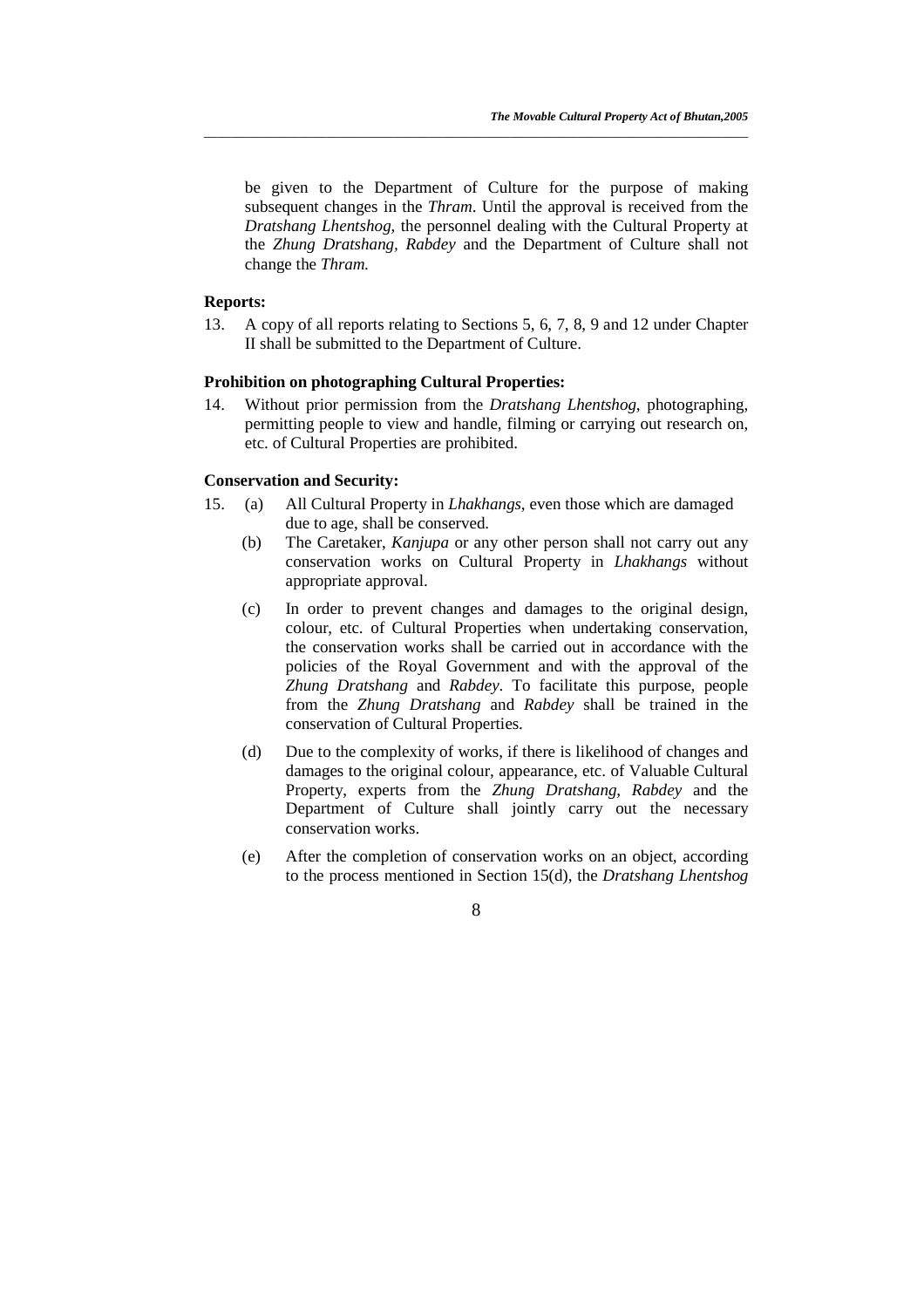and the Department of Culture shall accordingly make the necessary changes in the *Thram*.

(f) In order to ensure that Cultural Property under the care of *Zhung Dratshang* and *Rabdey* are conserved effectively and safely, the Department of Culture shall propose plans and strategies and shall train and make provisions for entitlements for the Caretakers of these properties in appropriate methods of conservation, maintenance and protection of these objects.

*\_\_\_\_\_\_\_\_\_\_\_\_\_\_\_\_\_\_\_\_\_\_\_\_\_\_\_\_\_\_\_\_\_\_\_\_\_\_\_\_\_\_\_\_\_\_\_\_\_\_\_\_\_\_\_\_\_\_\_\_\_\_\_\_\_\_\_\_\_\_\_\_\_\_\_\_\_\_\_\_*

#### **Exhibition outside the Country:**

- 16. (a) When Cultural Properties covered under Section 59 of Chapter VI are to be taken outside the country for an exhibition, the Ministry concerned shall inform the *Zhung Dratshang* and *Rabdey*.
	- b) For these Cultural Properties, except for those very rare Cultural Properties which are automatically barred from being taken out of Bhutan, a list containing the description of the objects and the location from where they are to be collected for the exhibition must be discussed among the bodies concerned.
	- c) The *Zhung Dratshang, Rabdey* and the Department of Culture shall jointly maintain detailed documentation, along with identification marks, value, source and photographs of each property.
	- d) The person who is in charge of transferring Valuable Cultural Properties from their original locations for an exhibition shall take all necessary measures to prevent damages to the objects during the transfer.
	- e) Similarly, the person who is in charge of transferring these Cultural Properties shall also appropriately insure each and every object.
	- f) Since there are high risks involved with the transfer of valuable and sacred religious items for exhibitions, experts in performing *Soelchoeth* offerings from the *Zhung Dratshang* and *Rabdey* shall also accompany the representatives of the Government in order to take special care of objects that are sacred.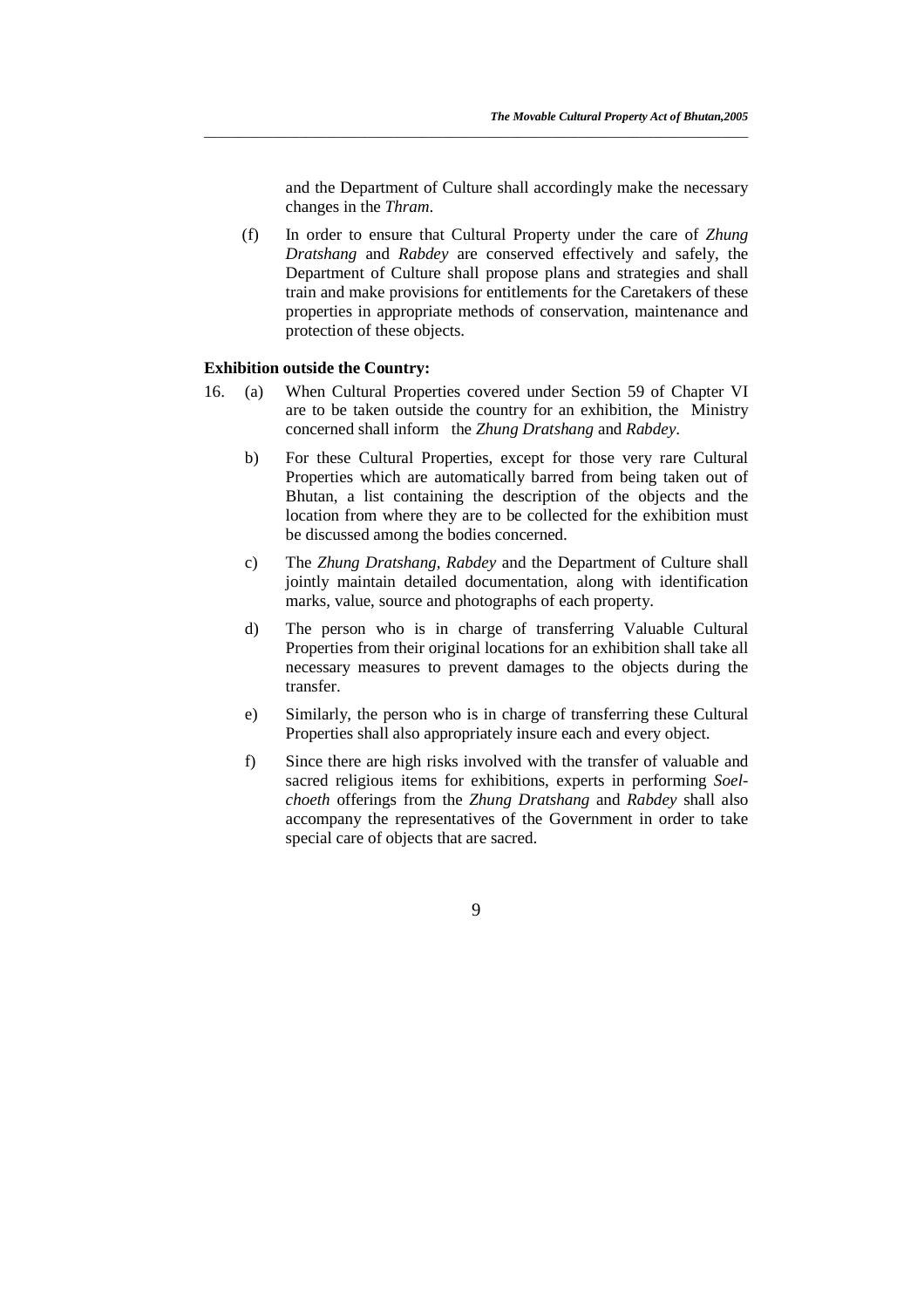g) On the return of an object from an exhibition, the object shall be transferred and restored to its relevant location only after the verification of its condition in correspondence to the previous record of its condition before the transfer of the object for the exhibition. A report of this verification shall then be submitted to the *Dratshang Lhentshog* and the Ministry concerned.

*\_\_\_\_\_\_\_\_\_\_\_\_\_\_\_\_\_\_\_\_\_\_\_\_\_\_\_\_\_\_\_\_\_\_\_\_\_\_\_\_\_\_\_\_\_\_\_\_\_\_\_\_\_\_\_\_\_\_\_\_\_\_\_\_\_\_\_\_\_\_\_\_\_\_\_\_\_\_\_\_*

#### **CHAPTER III**

# **VALUABLE CULTURAL PROPERTIES OWNED BY THE GOVERNMENT**

#### **Registration and Management:**

17. In accordance with Section 59 of Chapter VI of this Act, all Cultural Properties and other objects in a Museum shall be documented with photographs and registered by the Museum. A copy of this registration with the documentation shall be submitted to the Department of Culture.

#### **Procurement of Cultural Properties:**

18. A Committee which has been authorised by the Government for the procurement of Cultural Properties shall procure after careful verification and discussions on whether the object is valuable and thus a historically important *Kusung Thugten* and whether the price to be paid for this object has been set according to the value of the object. In accordance with the decision taken by this Procurement Committee, the Museum shall purchase the property and subsequently document and register them.

#### **Research and taking Photographs:**

19. Carrying out research on and taking photographs of Government owned Valuable Cultural Properties, are prohibited without prior approval from the Department of Culture. Research on and taking photographs solely for the purpose of dissemination of free information to educate the public can be done with approval from the Museum.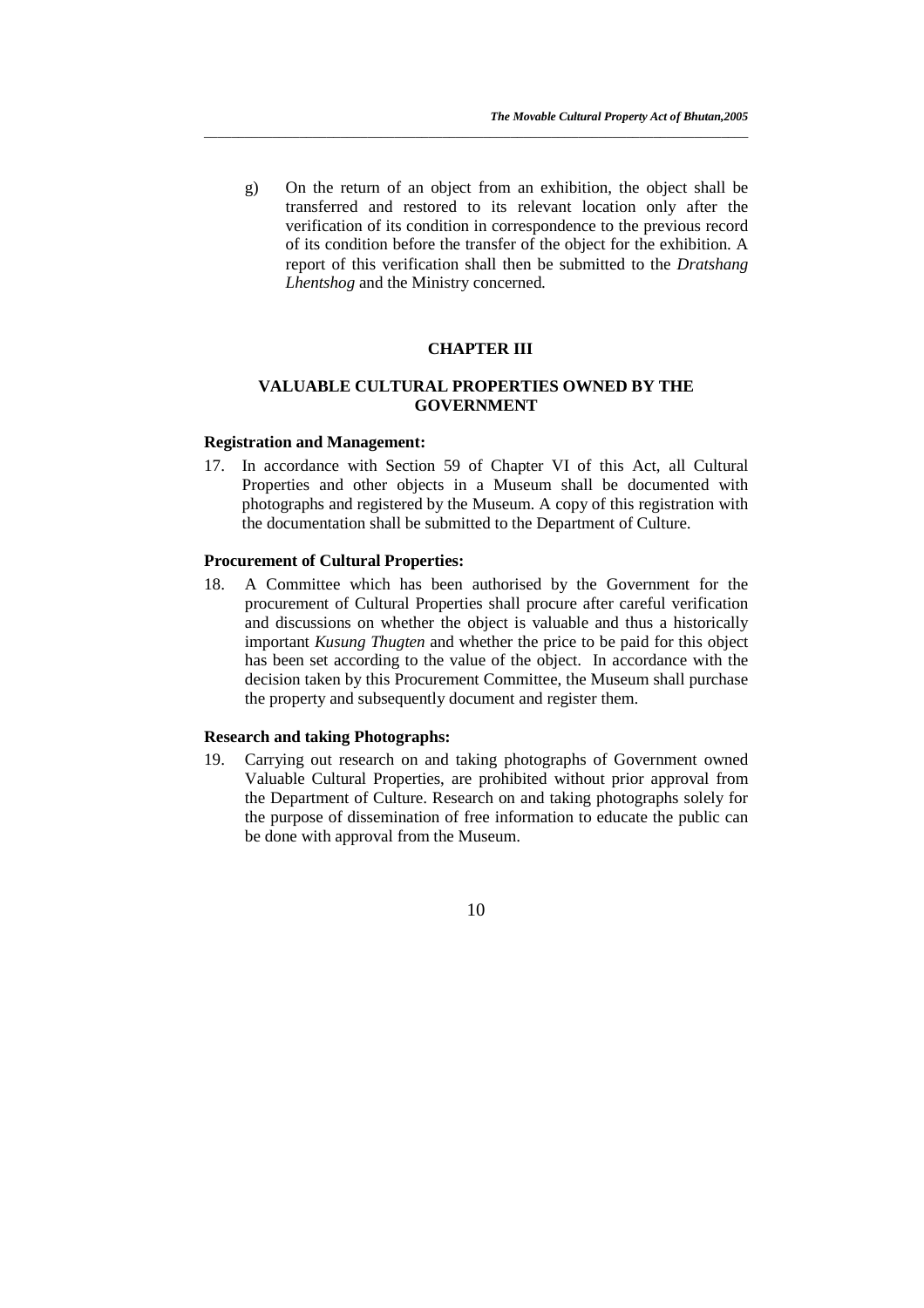#### **Conservation and Security:**

20. Depending upon its condition, if a Valuable Cultural Property in a Museum has to be conserved, the conservation shall take place in accordance with Government policies and shall be allowed only after thorough verification by conservation experts as to whether it is necessary to carry out the proposed conservation works . In order to keep the properties in the museum safe and to protect them from damages after the conservation, the properties shall be managed under the guidance and supervision of conservation experts.

*\_\_\_\_\_\_\_\_\_\_\_\_\_\_\_\_\_\_\_\_\_\_\_\_\_\_\_\_\_\_\_\_\_\_\_\_\_\_\_\_\_\_\_\_\_\_\_\_\_\_\_\_\_\_\_\_\_\_\_\_\_\_\_\_\_\_\_\_\_\_\_\_\_\_\_\_\_\_\_\_*

#### **Exhibition outside the Country:**

- 21. (a) To take any Cultural Property covered under Section 59 of Chapter VI outside the country for an exhibition, approval must be obtained from the Ministry concerned.
	- (b) In accordance with the approval of the Ministry, the Museum shall make a list of the Cultural Properties to be taken outside and accordingly seek approval from the Department of Culture.
	- (c) The Museum and the Department of Culture shall jointly maintain detailed documentation of each property, including identification marks, value, source and photographs of each object.
	- (d) The person who is responsible for transferring Cultural Properties for an exhibition shall take appropriate measures to avoid damages to these objects during transportation.
	- (e) Similarly, this person shall insure each object.
	- (f) Since there is high risk involved with transfer of Cultural Properties, competent persons from the Government shall be sent with the objects to take care of them.
	- (g) On the return of an object from an exhibition, the condition of the object shall be verified for damages in accordance with the previous record of its condition before the transfer of the object for the exhibition. A report of this verification shall then be submitted to the Ministry.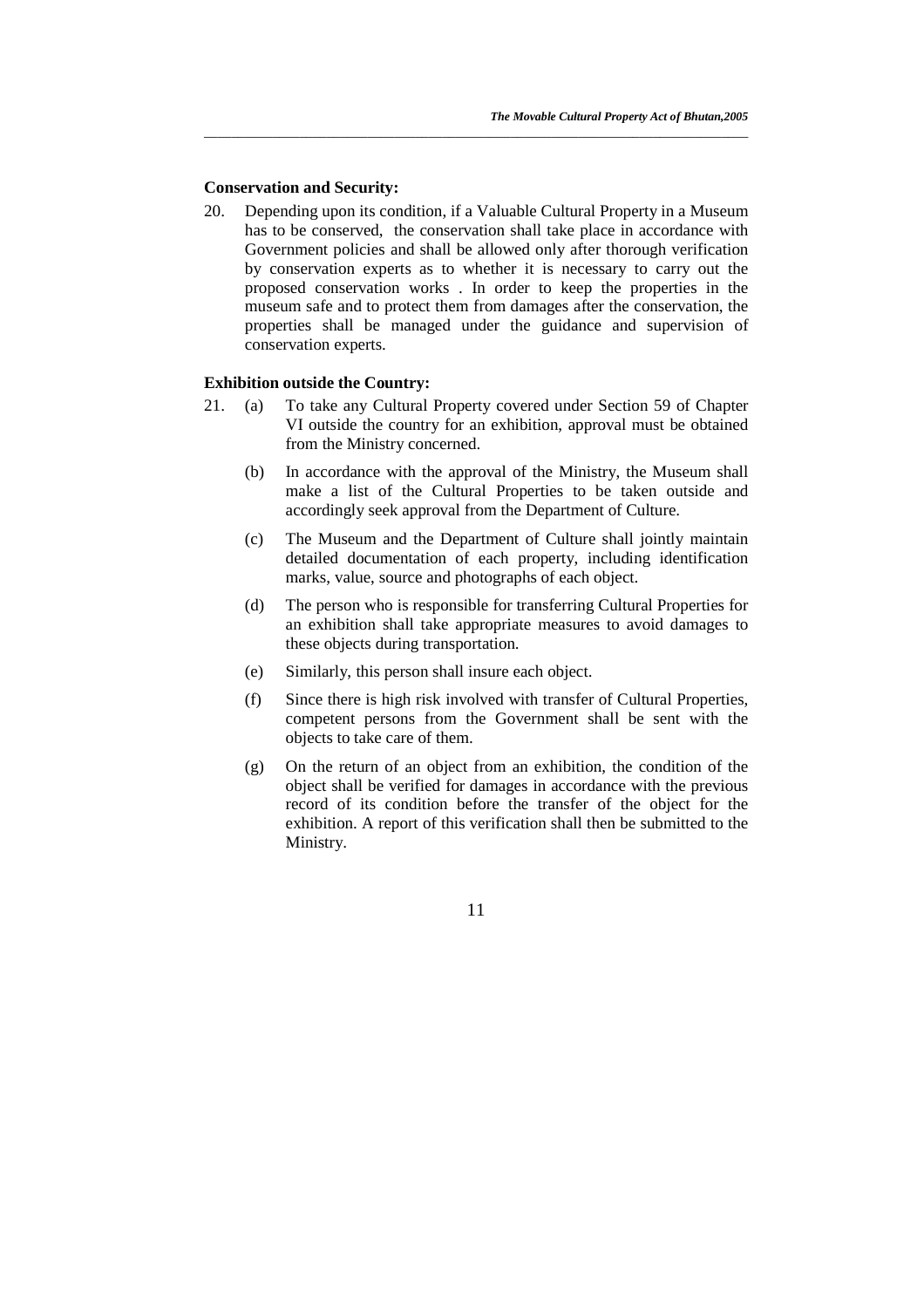#### **Handing Over:**

22. During the change of the Head of a Museum, all properties as per the registered list shall be handed over accurately to the new Head.

# **CHAPTER IV VALUABLE CULTURAL PROPERTIES OWNED BY** *LATRUEL* **OR A COMMUNITY**

*\_\_\_\_\_\_\_\_\_\_\_\_\_\_\_\_\_\_\_\_\_\_\_\_\_\_\_\_\_\_\_\_\_\_\_\_\_\_\_\_\_\_\_\_\_\_\_\_\_\_\_\_\_\_\_\_\_\_\_\_\_\_\_\_\_\_\_\_\_\_\_\_\_\_\_\_\_\_\_\_*

#### **Registration and Management:**

- 23. (a) In accordance with Section 59 of Chapter VI of this Act, the Department of Culture, representatives from the respective village and the Head of the *Goendeys* shall jointly list and register *Thrams of*  all *Kusung Thukten* and other Cultural Property, be it old or new, in *Lhakhangs* owned by *Latruel* or local Communities. Photographs and documentation of these Cultural Properties shall also be maintained.
	- (b) A copy of the *Thram* shall be maintained by the relevant *Lhakhangs* and concerned Dzongkhag. The original copy shall be kept with the Department of Culture.

#### **Handing Over during the change of Caretaker:**

24. At the end of the tenure of a Caretaker of *Lhakhangs* or *Goendeys*, the handing over process of Cultural Properties shall be done in the presence of representatives from the village, the Head of the *Goendey* and representatives from the Dzongkhag. The copy of the handing over report shall be submitted to the Department of Culture.

#### **Shortage in the number of Valuable Cultural Properties:**

25. During the time of the handing over process, if there are any shortages in the number of Valuable Cultural Properties, this shall be investigated and verified by the representative of the village, the Head of *Goendey* and the representative from the Dzongkhag. Accordingly as per the existing regulations, they shall then refer the case to the Royal Bhutan Police for further investigation. Further, the team must submit this information to the Department of Culture.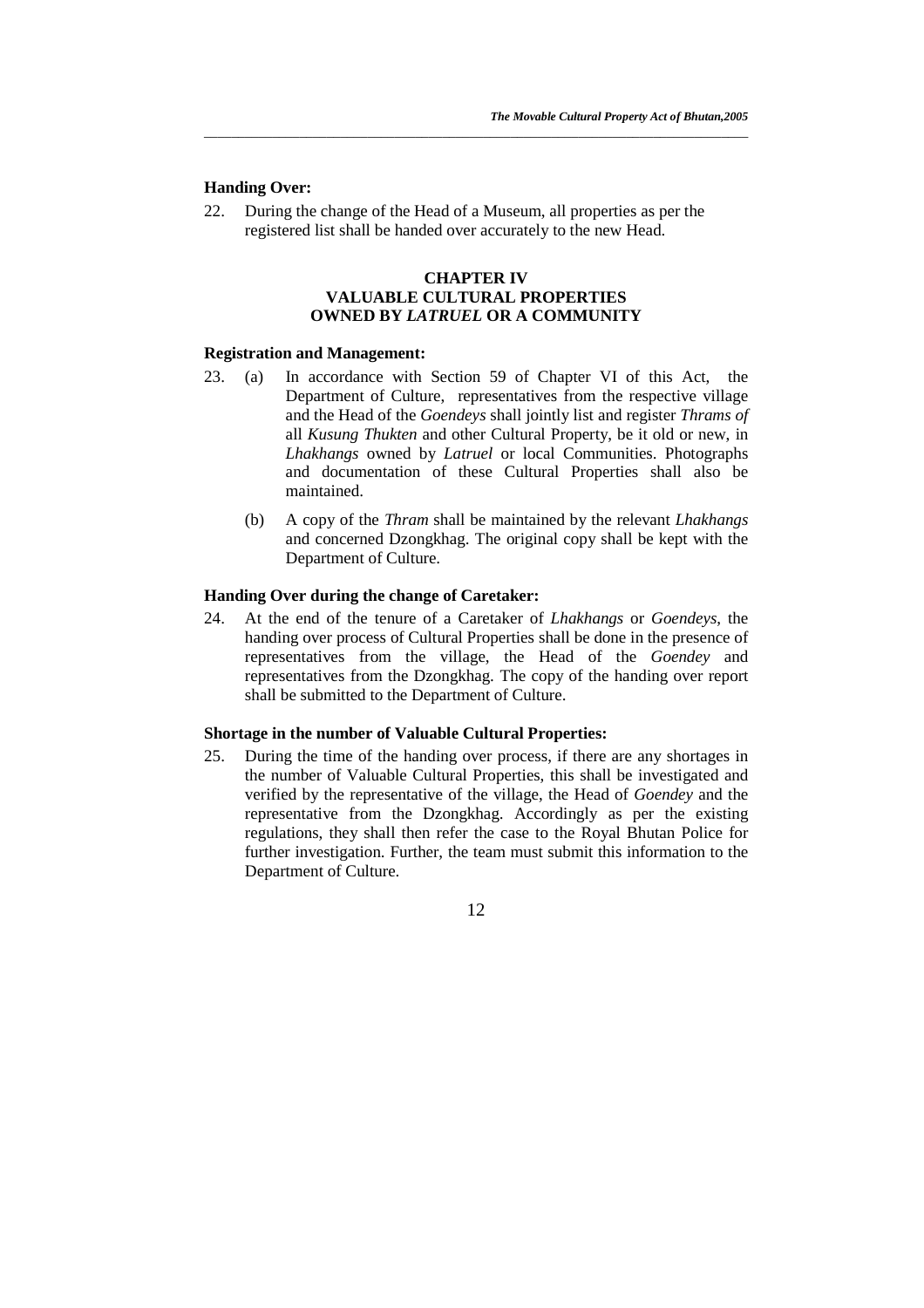#### **Shortage in the number of non-valuable Cultural Properties:**

26. During the time of the handing over process, if there are any shortages in the number of Non- Valuable Cultural Properties, the representatives of the village, the *Goendey* and the Dzongkhag shall order whoever is responsible for the shortage to replace the missing property within three to six months. This replacement must be of the same material, size, appearance and shape of the original object that is missing. A report of this shall be submitted to the Department of Culture.

*\_\_\_\_\_\_\_\_\_\_\_\_\_\_\_\_\_\_\_\_\_\_\_\_\_\_\_\_\_\_\_\_\_\_\_\_\_\_\_\_\_\_\_\_\_\_\_\_\_\_\_\_\_\_\_\_\_\_\_\_\_\_\_\_\_\_\_\_\_\_\_\_\_\_\_\_\_\_\_\_*

#### **Handing over of defective Cultural Property:**

27. If it has been stated in the *Thram* that a Cultural Property of a *Lhakhang* is defective, it shall be handed over accordingly. Any unrecorded defects that have developed naturally shall be examined and considered by the representatives. However, if there is new damage and deterioration, directly due to negligence, it shall be repaired and replaced in the same condition as that of the original by the person responsible.

#### **Updating of** *Thram:*

28. The representatives present during the handing over process shall make a detailed list of properties and make new *Thrams* for any newly acquired properties offered by devotees at the time of handing over. Copies of these new *Thrams* shall be submitted to the Department of Culture. However, if it is found that the Caretaker, for personal gains, has deliberately hidden and failed to reveal any new acquisitions that are required to be registered, the Caretaker shall be penalised accordingly.

#### **Sale, Purchase and Transfer:**

29. Any Cultural Property registered in a *Thram* shall not be sold, used for personal needs, exchanged, gifted or damaged. Any exchange and grant of *Tensum* and other properties among *Lhakhangs* shall be done with the approval of the Department of Culture. The application for the change of *Thram* shall be submitted for approval to the Department of Culture.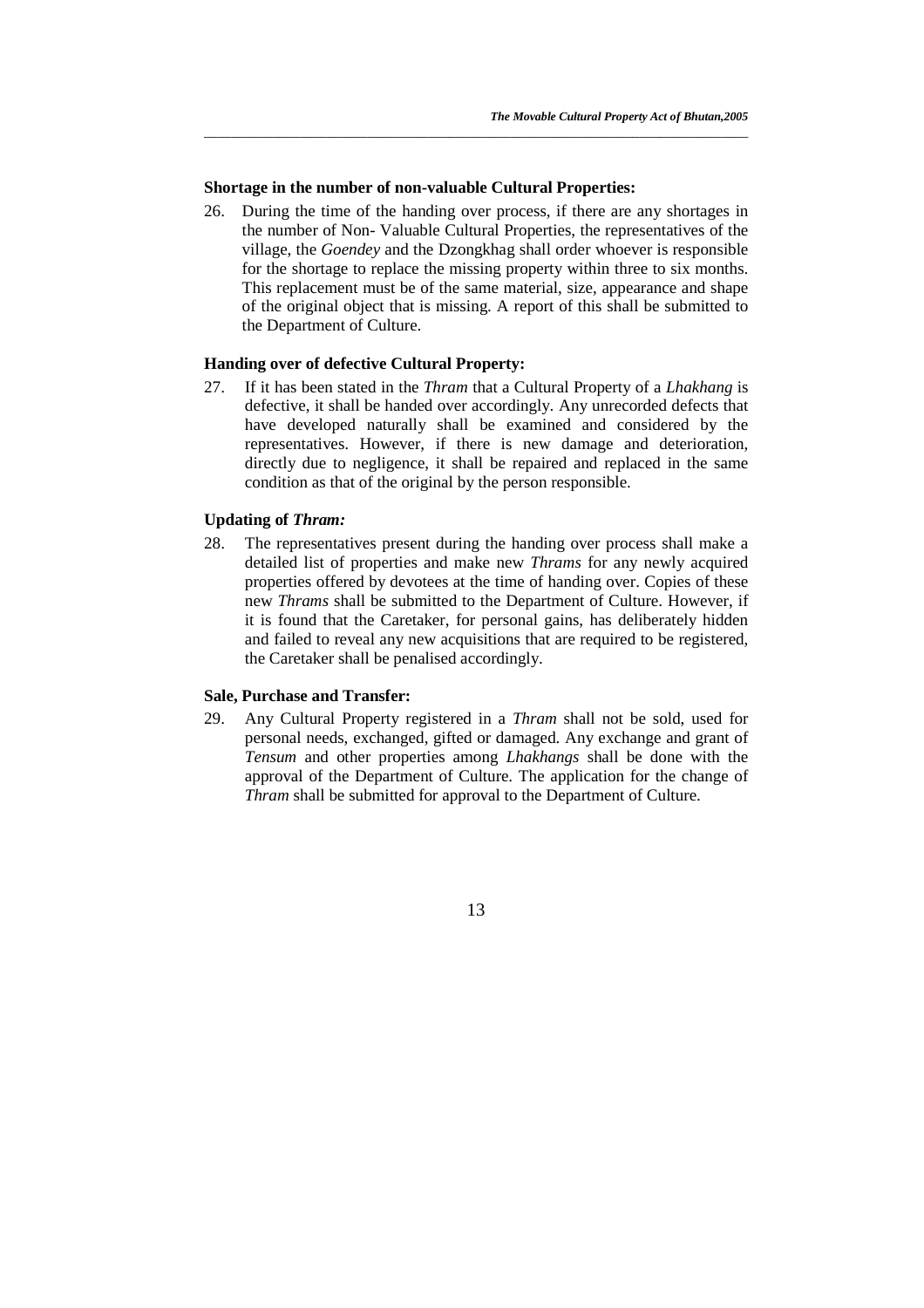#### **Periodic Investigation:**

30. Every three to five years, the Department of Culture shall investigate all Valuable Cultural Properties and submit their report to the Ministry of Home and Cultural Affairs.

*\_\_\_\_\_\_\_\_\_\_\_\_\_\_\_\_\_\_\_\_\_\_\_\_\_\_\_\_\_\_\_\_\_\_\_\_\_\_\_\_\_\_\_\_\_\_\_\_\_\_\_\_\_\_\_\_\_\_\_\_\_\_\_\_\_\_\_\_\_\_\_\_\_\_\_\_\_\_\_\_*

#### **Adhoc Investigation:**

31. In case there is concern that Cultural Property owned by a *Latruel* or public *Lhakhang* has been lost, exchanged or sold, the Department of Culture may conduct an investigation at any time.

# **Offer of** *Zung***:**

32. Where Cultural Property registered in a *Thram* has to be offered as *Zung*  for *Ten*, this can be decided by the community concerned or the *Latruel*. However, the offering shall be made in the presence of representatives from the Department of Culture and/or the Dzongkhag. Accordingly, a report shall be sent to the Department of Culture for the purpose of updating or changing the corresponding *Thram*.

#### **Photographing of Valuable Properties:**

33. Without prior approval from the Department of Culture, photographing, filming, carrying out research on or permitting a person to view or handle Valuable Cultural Properties is prohibited.

## **Conservation and Security:**

- 34.(a) The *Kongyer* and Caretakers shall conduct checks from time to time whether all Cultural Properties are in place. Similarly people living near the *Lhakhang* shall render help when necessary for safeguarding Cultural Properties.
	- (b) Conservation works on Cultural Properties shall not be carried out without approval from the Department of Culture.
	- (c) Conservation works shall not be approved until the identity and qualification of the conservator identified to carry out the work have been verified and the conservation proposal has been examined and found to be appropriate.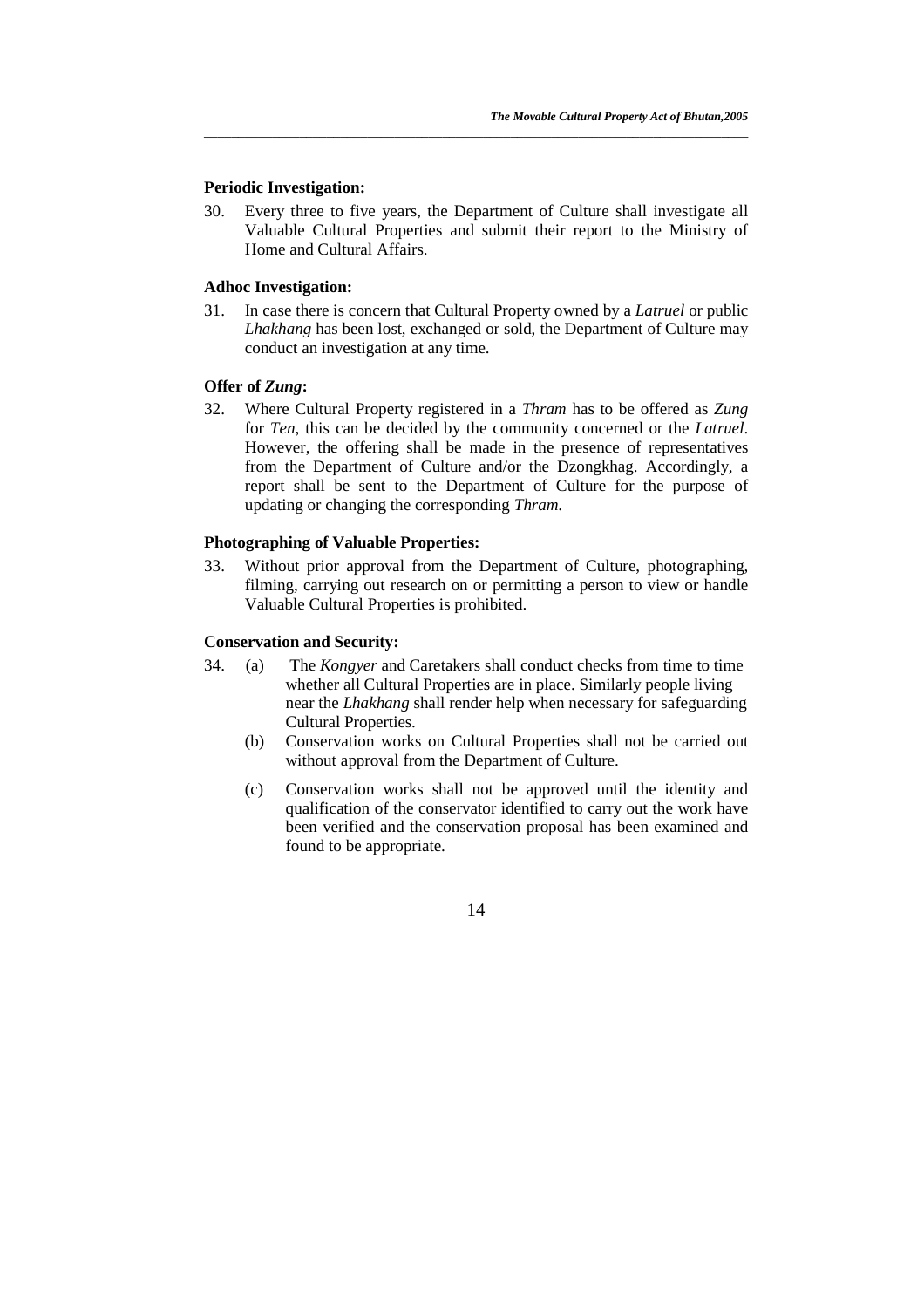(d) Valuable Cultural Property, belonging to any person, shall be conserved by the person with the help of the Department of Culture.

*\_\_\_\_\_\_\_\_\_\_\_\_\_\_\_\_\_\_\_\_\_\_\_\_\_\_\_\_\_\_\_\_\_\_\_\_\_\_\_\_\_\_\_\_\_\_\_\_\_\_\_\_\_\_\_\_\_\_\_\_\_\_\_\_\_\_\_\_\_\_\_\_\_\_\_\_\_\_\_\_*

- (e) Regardless of who carries out conservation works on an object, the Department of Culture shall maintain a keep a record of this conservation.
- (f) In order to ensure that Cultural Property under the care of *Latruel* and Community *Lhakhangs* are conserved effectively and safely, the Department of Culture shall propose plans and strategies and shall train the Caretakers of these properties in appropriate methods of conservation, maintenance and safeguarding of these objects.

#### **Exhibition outside the country:**

- 35. (a) For the transfer of Cultural Properties covered under Section 59 of Chapter VI for an exhibition, approval must be obtained from the Ministry concerned.
	- (b) If the Department of Culture wishes to use Cultural Property owned by *Latruel* or community *Lhakhangs* for an exhibition in accordance with the approval of the Ministry, the Department shall make a list of Cultural Properties to be taken and obtain approval from the Ministry.
	- (c) The Department of Culture shall maintain detailed documentation of each property to be used for an exhibition, including identification marks, value, source and photographs of each object.
	- (d) The person who is responsible for transferring Cultural Properties for an exhibition shall take appropriate measures to avoid damages to these objects during transportation.
	- (e) Further, the person shall insure each object.
	- (f) Since there is high risk involved with exhibition items, competent people from the Department of Culture shall be sent with the properties to take care of them.
	- (g) On the return of an object from an exhibition, the condition of the object shall be verified by the Department of Culture for damages in accordance with the previous record of its condition before the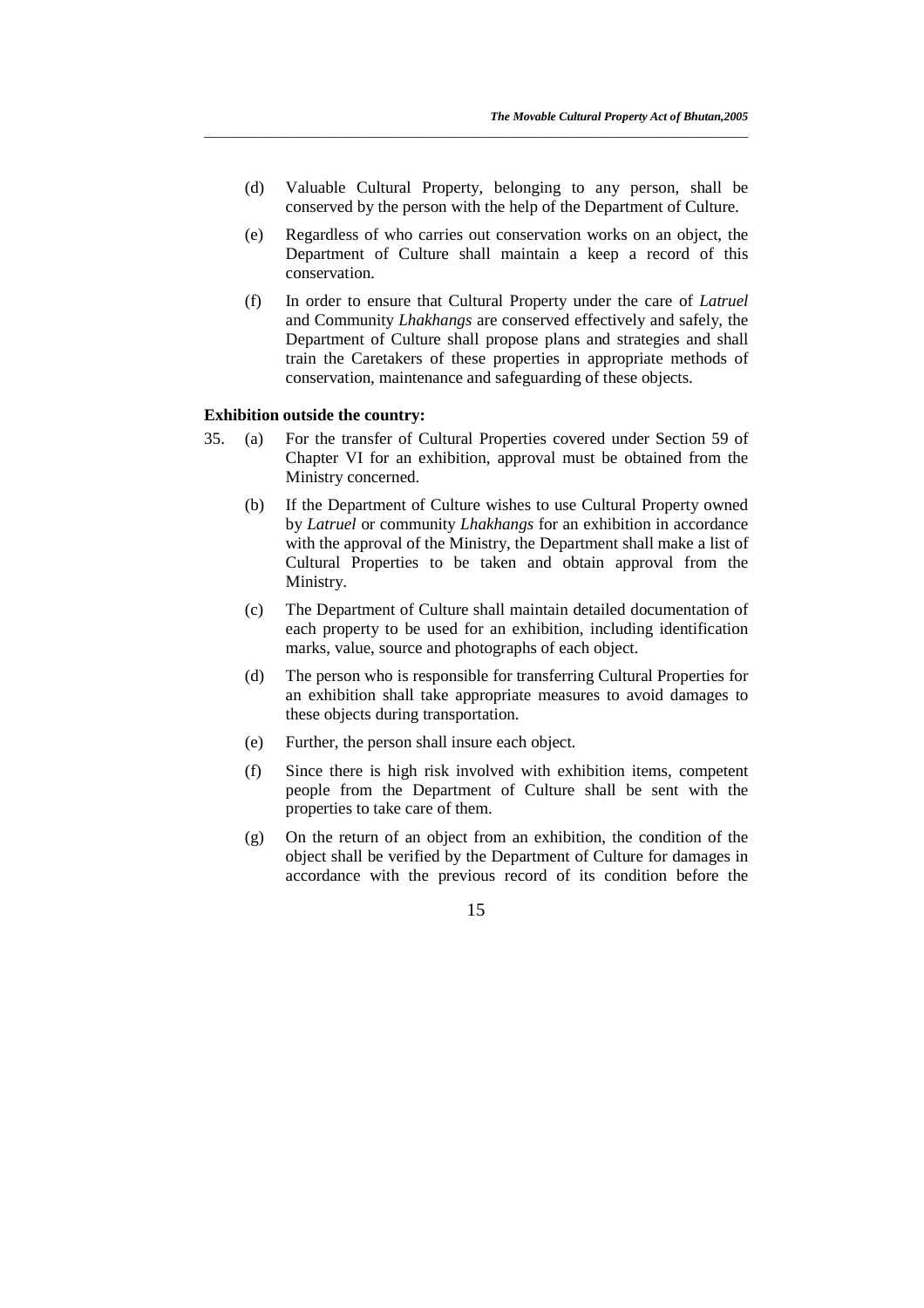transfer of the object for the exhibition. A report of this verification shall then be submitted to the concerned Ministry.

## **CHAPTER V PRIVATELY OWNED VALUABLE CULTURAL PROPERTIES**

*\_\_\_\_\_\_\_\_\_\_\_\_\_\_\_\_\_\_\_\_\_\_\_\_\_\_\_\_\_\_\_\_\_\_\_\_\_\_\_\_\_\_\_\_\_\_\_\_\_\_\_\_\_\_\_\_\_\_\_\_\_\_\_\_\_\_\_\_\_\_\_\_\_\_\_\_\_\_\_\_*

#### **Registration and Management:**

- 36. (a) In accordance with Section 59 of Chapter VI of this Act, the Department of Culture shall list and register *Thrams* of all Valuable Cultural Properties belonging to a private *Lhakhang*, altar or exhibition. Photographs and records of the Cultural Properties shall also be maintained.
	- (b) A copy of the *Thram* shall be kept with the owner and the concerned Dzongkhag. The original *Thram* shall be kept with the Department of Culture.

#### **Penalties for non-registration:**

37. If the Government becomes aware of Cultural Properties that have been concealed to avoid registration of these objects during the time of registration, penalties shall be imposed.

#### **Adhoc Investigation:**

- 38. (a) For objects belonging to a private *Lhakhang*, altar or exhibition, as the handing over process does not take place, a representative from the village and the Dzongkhag Administration shall therefore conduct an investigation every three years on the condition of Valuable Cultural Properties against the corresponding *Thram*. A report of this investigation shall be submitted to the Department of Culture.
	- (b) In case there is any concern that Cultural Property in a private *Lhakhang,* altar or exhibition hall has been lost, exchanged or sold outside, the representative of the village and the Dzongkhag Administration may conduct investigations at any time and report accordingly to the Department of Culture. The Department of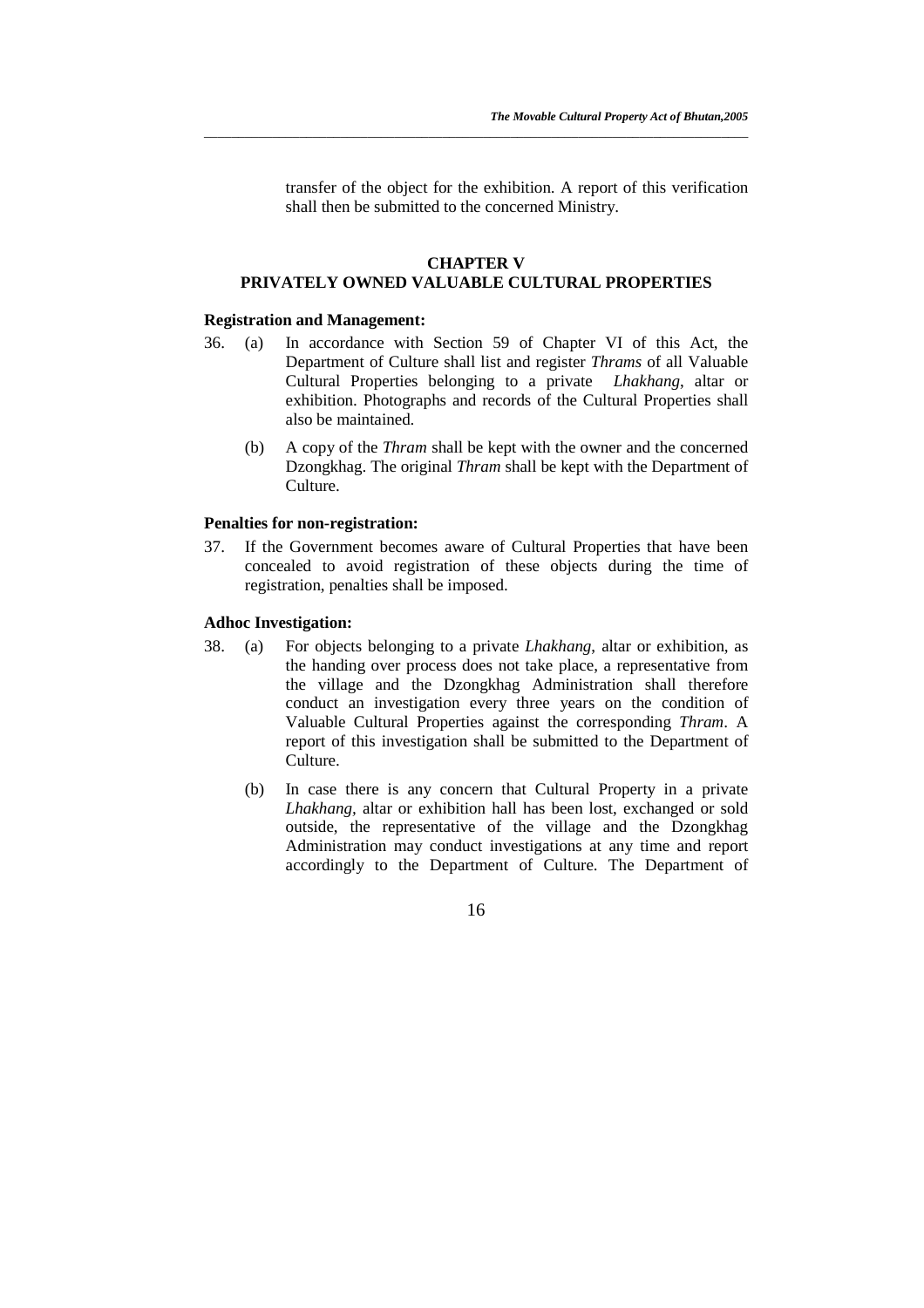Culture may also conduct investigations on the instruction of the Ministry.

#### **Shortage in the number of Valuable Cultural Properties:**

39. If Valuable Cultural Properties are found to be missing during the investigation, the matter shall be forwarded to the Royal Bhutan Police for further investigation.

*\_\_\_\_\_\_\_\_\_\_\_\_\_\_\_\_\_\_\_\_\_\_\_\_\_\_\_\_\_\_\_\_\_\_\_\_\_\_\_\_\_\_\_\_\_\_\_\_\_\_\_\_\_\_\_\_\_\_\_\_\_\_\_\_\_\_\_\_\_\_\_\_\_\_\_\_\_\_\_\_*

#### **Sale, Purchase and Transfer:**

- 40. (a) Any Cultural Property registered in the *Thram* may be sold, exchanged, inherited, gifted and transferred to other locations within the country. However, the matter shall be reported to the Department of Culture through the respective Dzongkhag within one month to update the corresponding *Thram*. The new owner shall obtain and maintain a copy of the new *Thram*.
	- (b) When a person wants to sell a privately owned Valuable Cultural Property to the Government, he or she shall contact the Department of Culture. The Cultural Properties Procurement Committee shall purchase the object at the rate fixed by the Committee after verifying the value of the object. The property purchased shall then be handed over as per the decision of the Government. Subsequently the corresponding *Thram* shall be updated or changed accordingly.

# **Photographing Cultural Properties:**

41. Except for the owners, without prior permission from the Department of Culture, photographing, filming and carrying out research on Cultural Properties are prohibited.

# **Offer of** *Zung***:**

42. A Valuable Cultural Property registered in the *Thram* may be offered as *Zung* for *Ten* as per the wishes of the owner. However, the offering shall be made in the presence of the representative from the village and Dzongkhag. Accordingly, a report shall be sent to the Department of Culture to update or change the corresponding *Thram*.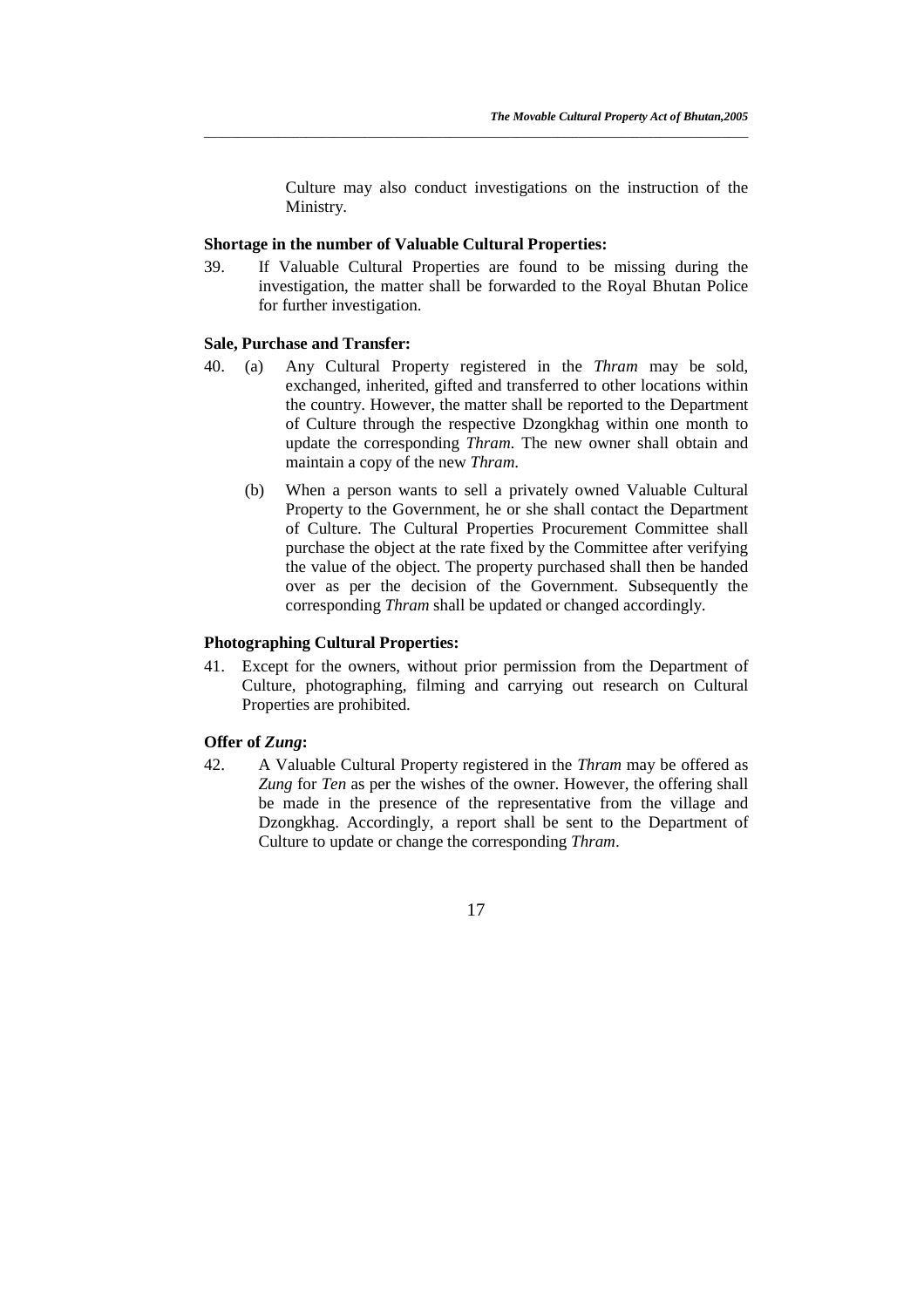#### **Conservation and Security:**

43. (a) The owner and the Caretaker shall conduct regular checks to ensure that all Cultural Properties are secure and in place. People living near the *Lhakhang* shall render help when necessary for safeguarding the Cultural Properties.

*\_\_\_\_\_\_\_\_\_\_\_\_\_\_\_\_\_\_\_\_\_\_\_\_\_\_\_\_\_\_\_\_\_\_\_\_\_\_\_\_\_\_\_\_\_\_\_\_\_\_\_\_\_\_\_\_\_\_\_\_\_\_\_\_\_\_\_\_\_\_\_\_\_\_\_\_\_\_\_\_*

- (b) Conservation works on Cultural Properties shall not be carried out without approval from the Department of Culture.
- (c) Conservation works shall not be approved until the identity and qualification of the conservator identified to carry out the work, have been verified and the conservation proposal has been examined and found to be appropriate.
- (d) If Cultural Property belonging to any person is a valuable one, he shall conserve it with the help of the Department of Culture.
- (e) Regardless of who carries out conservation works on an object, the Department of Culture shall maintain and keep a record of this conservation.
- (f) In order to ensure that Cultural Property are conserved effectively and safely, the Department of Culture shall propose plans and strategies and shall also train the Caretakers of these properties in appropriate methods of conservation, maintenance and safeguarding of these objects.

#### **Exhibition outside the Country:**

- 44. (a) Approval must be obtained from the Ministry concerned to take Cultural Properties covered under Section 59 of Chapter VI outside the country for an exhibition.
	- (b) If the Department of Culture wishes to use a Cultural Property for an exhibition, they shall seek approval for this use from the owner of the property. Once approval is granted by the respective owners, the Department shall make a list of Cultural Properties to be taken for the exhibition and shall seek approval from the Ministry.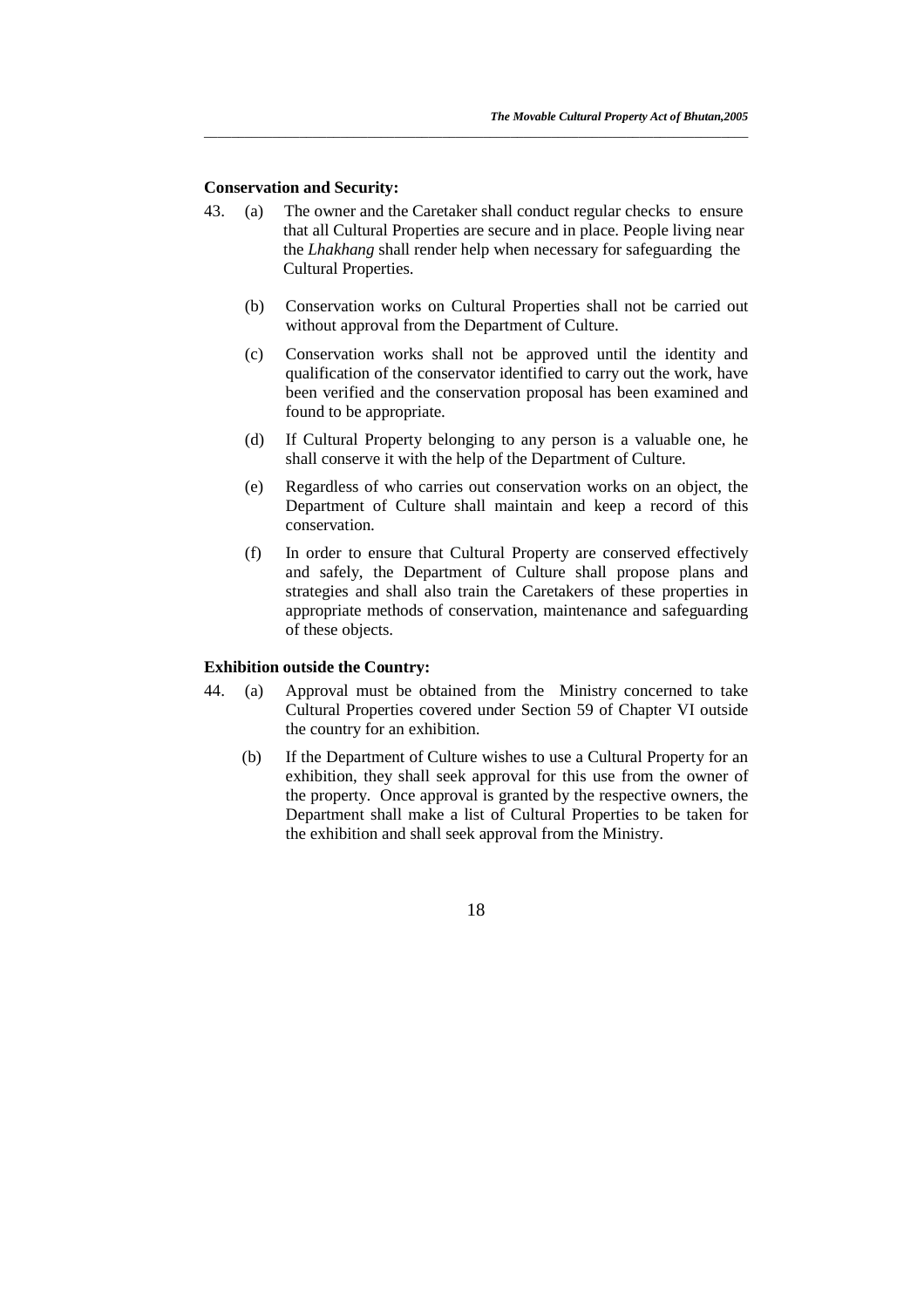(c) The Department of Culture shall maintain detailed documentation of each property to be used for an exhibition, including identification marks, value, source and photographs of each property.

*\_\_\_\_\_\_\_\_\_\_\_\_\_\_\_\_\_\_\_\_\_\_\_\_\_\_\_\_\_\_\_\_\_\_\_\_\_\_\_\_\_\_\_\_\_\_\_\_\_\_\_\_\_\_\_\_\_\_\_\_\_\_\_\_\_\_\_\_\_\_\_\_\_\_\_\_\_\_\_\_*

- (d) Appropriate measures to avoid damages during transportation must be taken by the Department.
- (e) Similarly the person who takes these properties outside the country shall insure each property.
- (f) Since there is high risk involved with the transfer of exhibition items, competent people from the Department of Culture shall be sent with the objects to take care of them.
- (g) On the return of an object from an exhibition, the condition of the object shall be verified by the Department of Culture for damages in accordance with the previous record of its condition before the transfer of the object for the exhibition. A report of this verification shall then be submitted to the concerned Ministry.

# **CHAPTER VI**

# **GENERAL MANAGEMENT**

## **Powers of Identifying Cultural Properties:**

- 45. (a) The Department of Culture is the final authority to identify *Tensum*  and Cultural Properties.
	- (b) When the Department of Culture and the *Geduen Tensum* representatives are unable to make a decision, the Cultural Properties Verification Committee authorised by the Government shall make the decision.
	- (c) In order to identify Valuable Cultural Property correctly, relevant research will be conducted, relevant documents shall be collected and appropriate trainings shall be given to those responsible for the documentation and identification of Cultural Properties.

#### **Change and Deletion in a** *Thram:*

46. (a) Except for those properties owned by the *Zhung Dratshang* and *Rabdey*, once the *Thram* has been prepared and certified, no one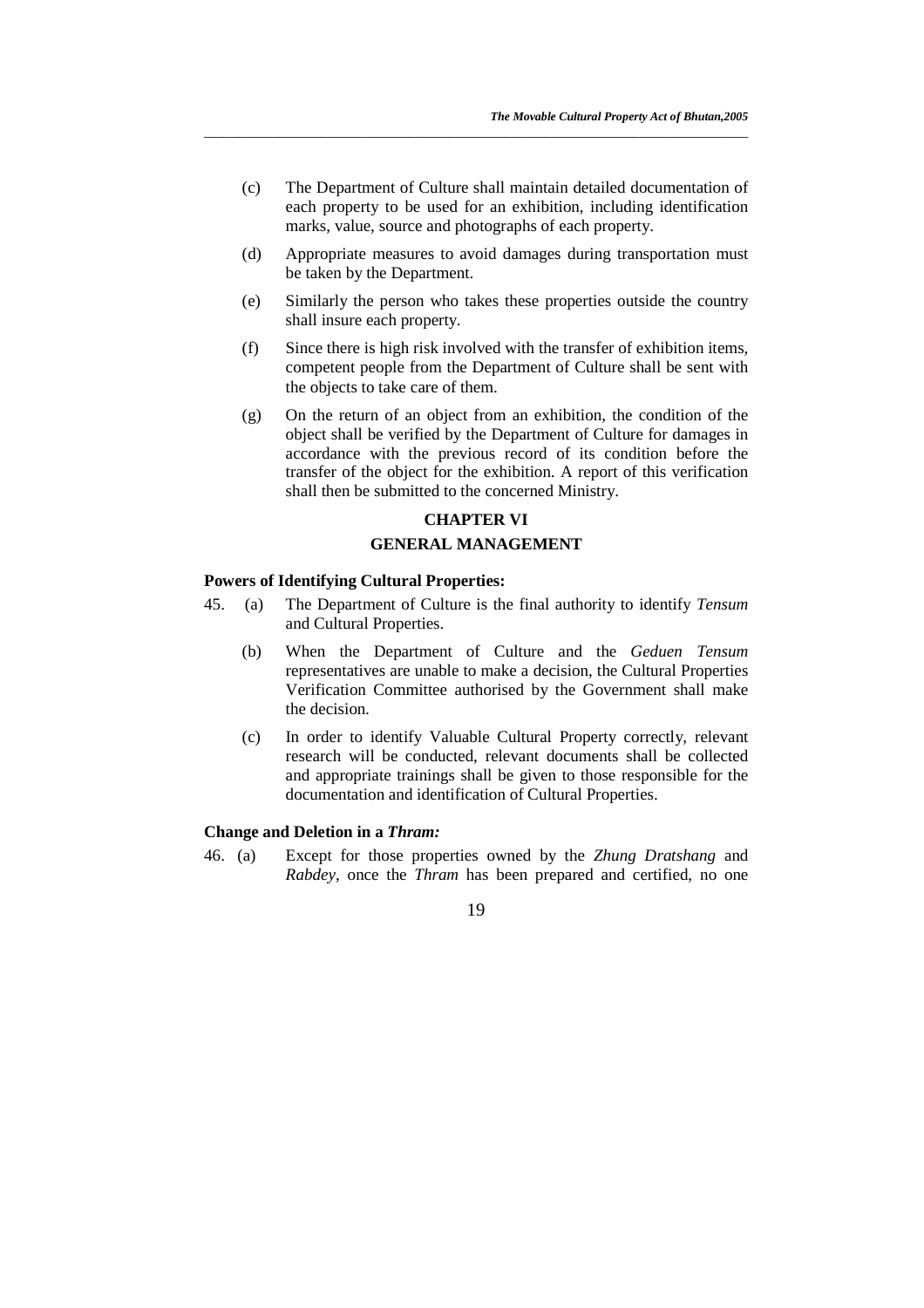shall have the authority to transfer, revise or change the contents of a *Thram* without the approval from the Department of Culture.

(b) When Cultural Properties are not recoverable due to loss or theft and subsequently these objects needs to be deleted from a *Thram,* this can be carried out only in accordance with a specific *Kasho* from the relevant Ministry or a decision of a Court of Law in Bhutan.

*\_\_\_\_\_\_\_\_\_\_\_\_\_\_\_\_\_\_\_\_\_\_\_\_\_\_\_\_\_\_\_\_\_\_\_\_\_\_\_\_\_\_\_\_\_\_\_\_\_\_\_\_\_\_\_\_\_\_\_\_\_\_\_\_\_\_\_\_\_\_\_\_\_\_\_\_\_\_\_\_*

#### **Report on Loss and Investigation:**

- 47. (a) In the event of the loss of Cultural Property, depending on the distance of the location, this loss shall be reported to the Police, Dungkhag and Dzongkhag by the *Gup, Chimi, Mangmi, Tshogpa* or owner. The Police, Dungkhag and Dzongkhag shall not only send a copy of this report to the Department of Culture but shall also circulate information and letters to the Department of Revenue and Customs and the Ministry of Foreign Affairs to prevent the property from being taken outside the country.
	- (b) During the investigation by the Police, the relevant *Thram* and the photographs of the stolen object shall be collected from the Department of Culture to aid in the search of this stolen Cultural Property and to ensure that a report is given to all concerned as soon as possible.
	- (c) The Department of Culture in consultation with the Ministry of Foreign Affairs shall, in accordance with UNESCO and INTERPOL systems, seek help to search and return Cultural Properties taken outside the country without appropriate approval.

#### **Reward for the recovery of stolen Valuable Cultural Property:**

- 48. (a) A person whose report leads to the recovery of stolen Valuable Cultural Property shall be rewarded, as a token of appreciation by the police, with the amount equivalent to 25% of the value of the Cultural Property recovered.
	- (b) The concerned authority shall not disclose the name of the informant.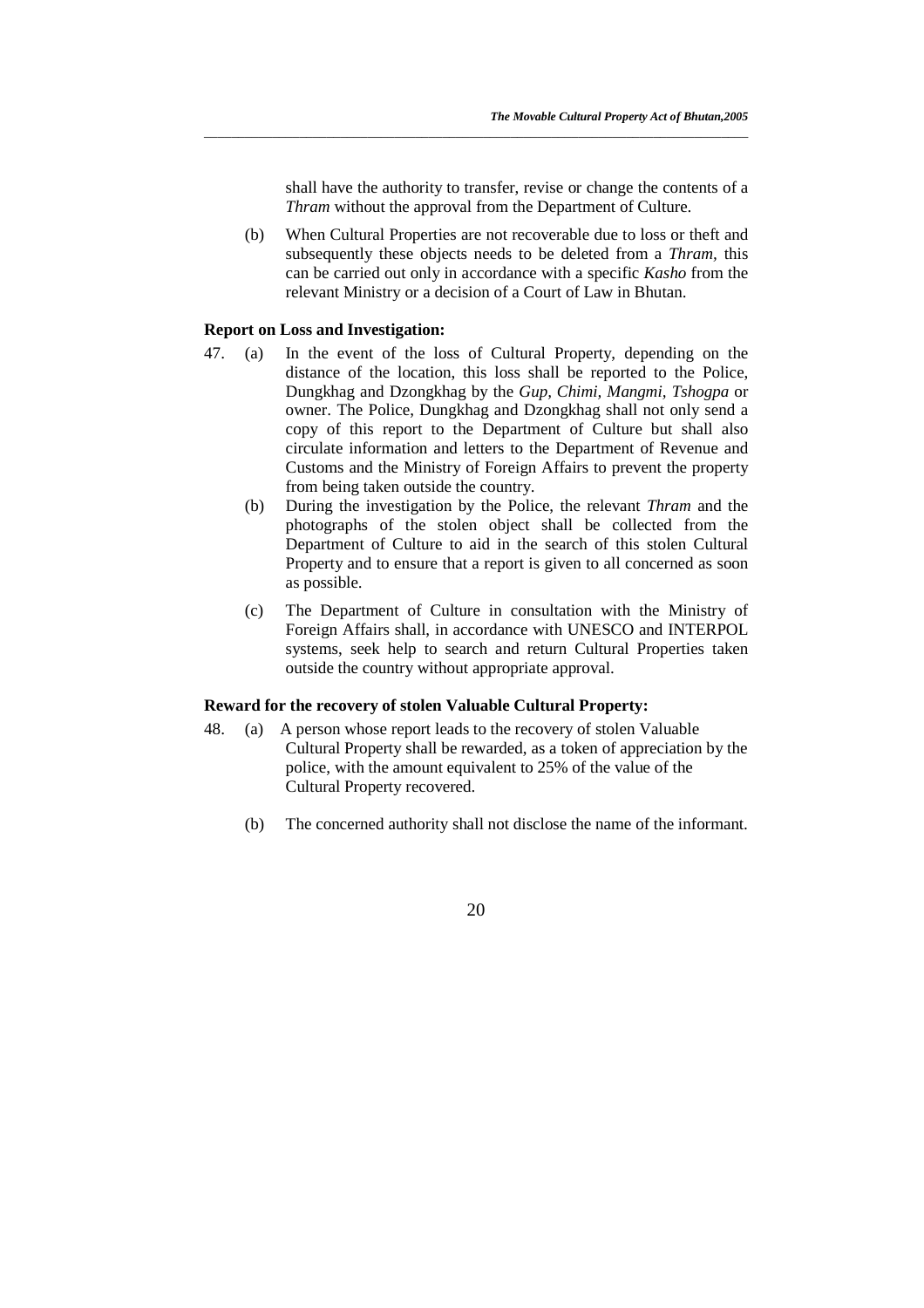# **Seizure of Cultural Properties:**

49. The Department of Customs, the Royal Bhutan Police and any others shall immediately notify the concerned bodies and owners of any seizures made of stolen or lost Cultural Properties. Till the rightful owners come forward, the object shall be kept with the Department of Culture. After a lapse of one hundred and eight days, if the object is not claimed, the Cultural Property shall be taken over by the Government and the *Thram* shall be transferred accordingly. Where the owner comes forward, within the above-specified period, the Cultural Property shall be handed over to the owner after verification by the Department of Culture, the Royal Bhutan Police and the concerned Dzongkhag.

*\_\_\_\_\_\_\_\_\_\_\_\_\_\_\_\_\_\_\_\_\_\_\_\_\_\_\_\_\_\_\_\_\_\_\_\_\_\_\_\_\_\_\_\_\_\_\_\_\_\_\_\_\_\_\_\_\_\_\_\_\_\_\_\_\_\_\_\_\_\_\_\_\_\_\_\_\_\_\_\_*

#### **Prohibition on taking Valuable Cultural Properties outside the country:**

50. No person shall take any Valuable Cultural Property mentioned under Section 59 of Chapter VI of this Act outside the country without appropriate approval.

# **Sale and Export of Non-Valuable Cultural Property:**

- 51. (a) Other than the Cultural Properties mentioned under Section 59 of Chapter VI, any other old *Tensum*, ritual objects and handicrafts may be sold or taken outside the country. The Department of Culture shall verify that these objects to be taken outside the country are not prohibited in accordance with Section 59 of Chapter VI, and shall accordingly certify these permissible objects with a written permit and a seal.
	- (b) The Bhutan Border Check-Post, the Bhutan Customs and the Royal Bhutan Police shall permit those non valuable Cultural Properties to be taken out of the country only after thoroughly examining the written permit and seal issued by the Department of Culture against the object to be taken out.
	- (c) In case there is no written permit and seal of the Department of Culture on the old object and/or the seal or permit are found to be fakes, the Cultural Property shall be seized by the Bhutan Border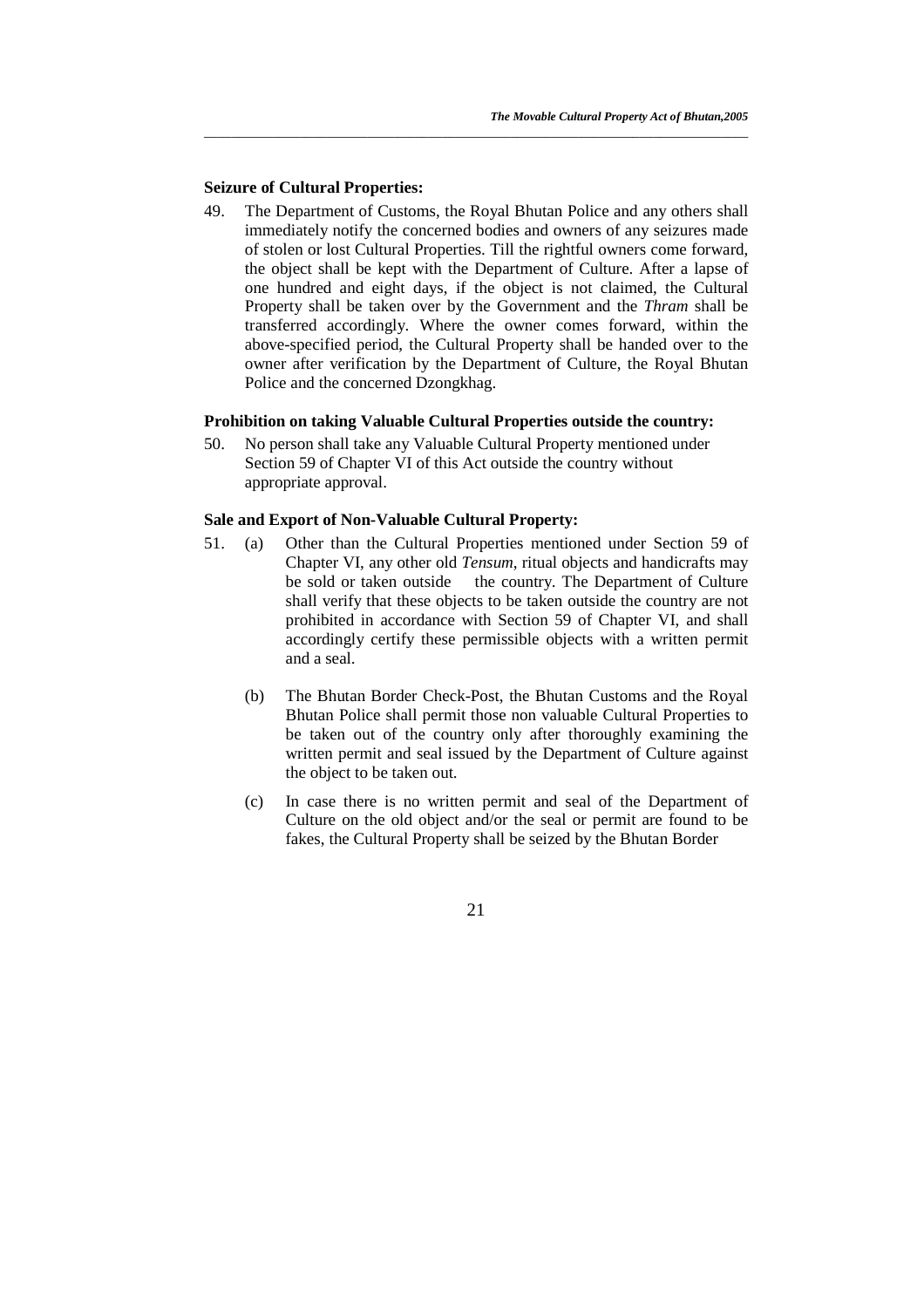Check-Post or the Bhutan Customs or Royal Bhutan Police. This

*\_\_\_\_\_\_\_\_\_\_\_\_\_\_\_\_\_\_\_\_\_\_\_\_\_\_\_\_\_\_\_\_\_\_\_\_\_\_\_\_\_\_\_\_\_\_\_\_\_\_\_\_\_\_\_\_\_\_\_\_\_\_\_\_\_\_\_\_\_\_\_\_\_\_\_\_\_\_\_\_*

object shall then be immediately sent to the Department of Culture.

(d) During the investigation by the Department of Culture, if the property received from Customs or the Police is found to be protected under Section 59 of this Act, the case shall then be forwarded to the Royal Court of Justice. If the object is found to be an object not protected under this Act, it shall then be given back to the rightful owner after verification by the Department of Culture.

#### **Bhutanese Cultural Properties outside the country:**

- 52. (a) Should any Valuable Cultural Property reach foreign countries either through theft or sale or as a gift by irresponsible people, the Ministry of Foreign Affairs along with the Royal Bhutan Police and other relevant Ministries shall negotiate with those countries to recover these protected properties.
	- (b) The lost Cultural Properties, when recovered from any other country, shall be verified in accordance with the *Lhakhang* and *Thram* and sent back to its rightful place.

#### **Briefing by Guides to their foreign guests:**

53. Considering that foreign visitors are often not familiar with the Cultural Property Act of Bhutan, it is the legal responsibility of the concerned agency/host/guide to brief the visitor on the Act where applicable.

## **Valuable Cultural properties discovered from below ground:**

54. If any items considered to be Valuable Cultural Property, as mentioned under Section 59, are discovered during the construction of roads or buildings or any other related works, this discovery shall be immediately reported to the Department of Culture through the concerned Dzongkhag.

#### **Fine and Penalties:**

55. (a) In case of any violation of Sections 5, 8, 9, 12, 14 and 16 of Chapter II, Sections 19, 21 and 22 of Chapter III, Sections 25, 28, 29, 32, 33 and 35 of Chapter IV, Sections 37, 39, 41, 42 and 44 of Chapter V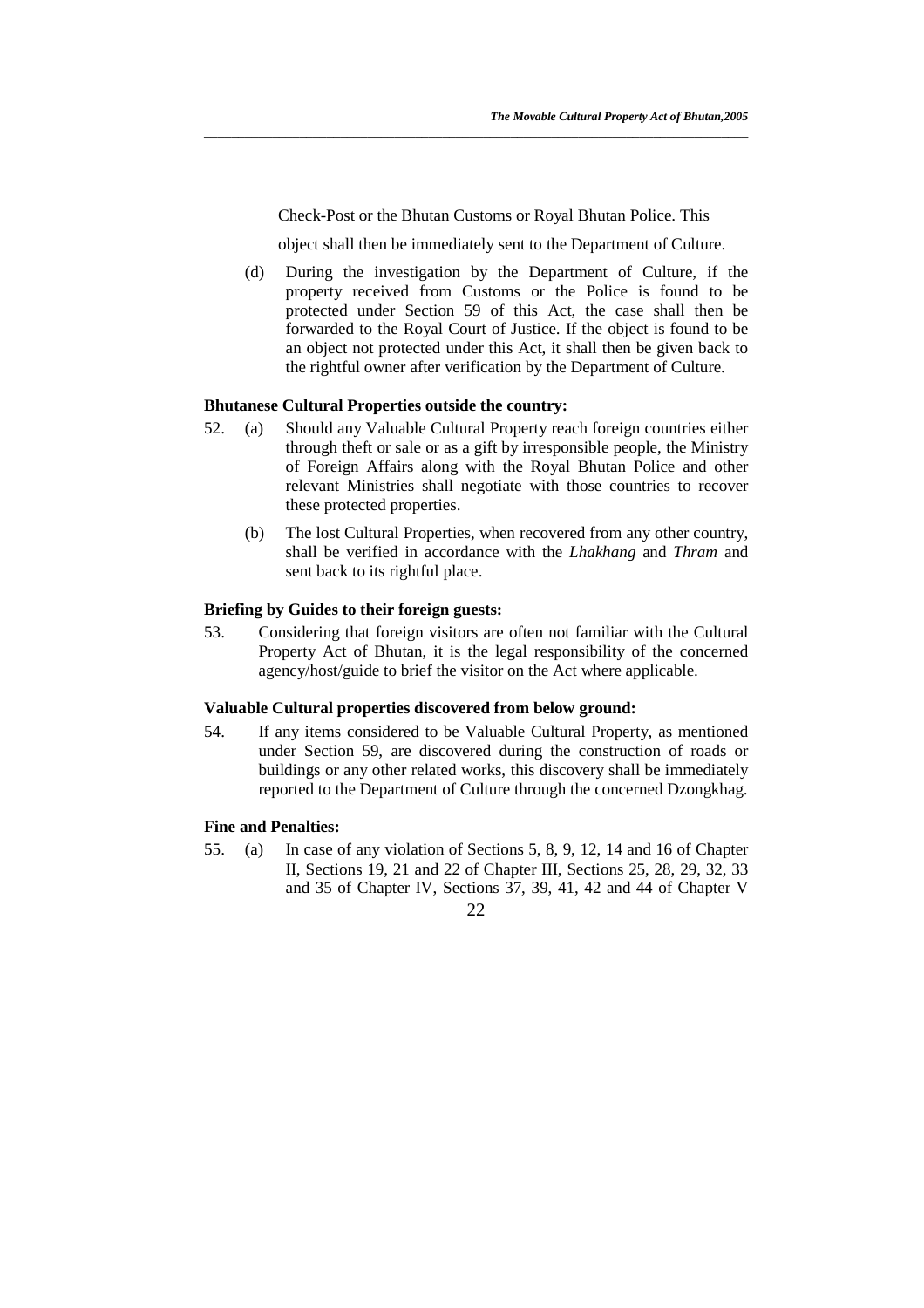and Sections 46, 47, 48, 50 and 51 of Chapter VI, penalties shall be imposed in accordance with the Penal Code of Bhutan 2004.

 (b) The violation of other Sections of this Act shall be dealt with in accordance with other relevant Acts.

#### **Power to make rules and regulations:**

56. The Ministry concerned shall have the power to make rules and regulations in accordance with this Act.

*\_\_\_\_\_\_\_\_\_\_\_\_\_\_\_\_\_\_\_\_\_\_\_\_\_\_\_\_\_\_\_\_\_\_\_\_\_\_\_\_\_\_\_\_\_\_\_\_\_\_\_\_\_\_\_\_\_\_\_\_\_\_\_\_\_\_\_\_\_\_\_\_\_\_\_\_\_\_\_\_*

#### **Authoritative Text:**

57. In any instance where differences arise between the Dzongkhag and English texts, the Dzongkha text shall prevail.

#### **Amendments:**

 58. The National Parliament of Bhutan may make any amendment to this Act if there is a need to do so.

#### **Definitions:**

- 59. **(a) "Valuable Cultural Properties"** means not only the objects used for religious offerings and worship but all movable objects which are the expressions and testimony of human creation or are of the evolution of nature which are of artistic, historical, cultural, religious, social, archaeological or technical value and interest as described below:
	- **(i) "***Kuten***"** includes all images including images of Buddhas, Bodhisattvas and other deities made from medicinal clay, *zikhim*, bronze, gold, silver, brass or any other materials and also on items such as *Kuthangs*, wall paintings, *Thongdroels*, *Thangkas*, and needlework or embroidered tapestry.
	- **(ii) "***Sungten***"** includes manuscripts such as *Kanjur*, *Tenjur, Sungbum, Namthar* and *Kabum* which are written in gold, silver, vermilion, ordinary ink or shell, or craved on stone. This also includes cloth wrappers, wooden plates (*lekshing*), belts (*lekthag*), belt hooks (*chabtse*), *dongdar*, scriptures in book form bound by *gotsem*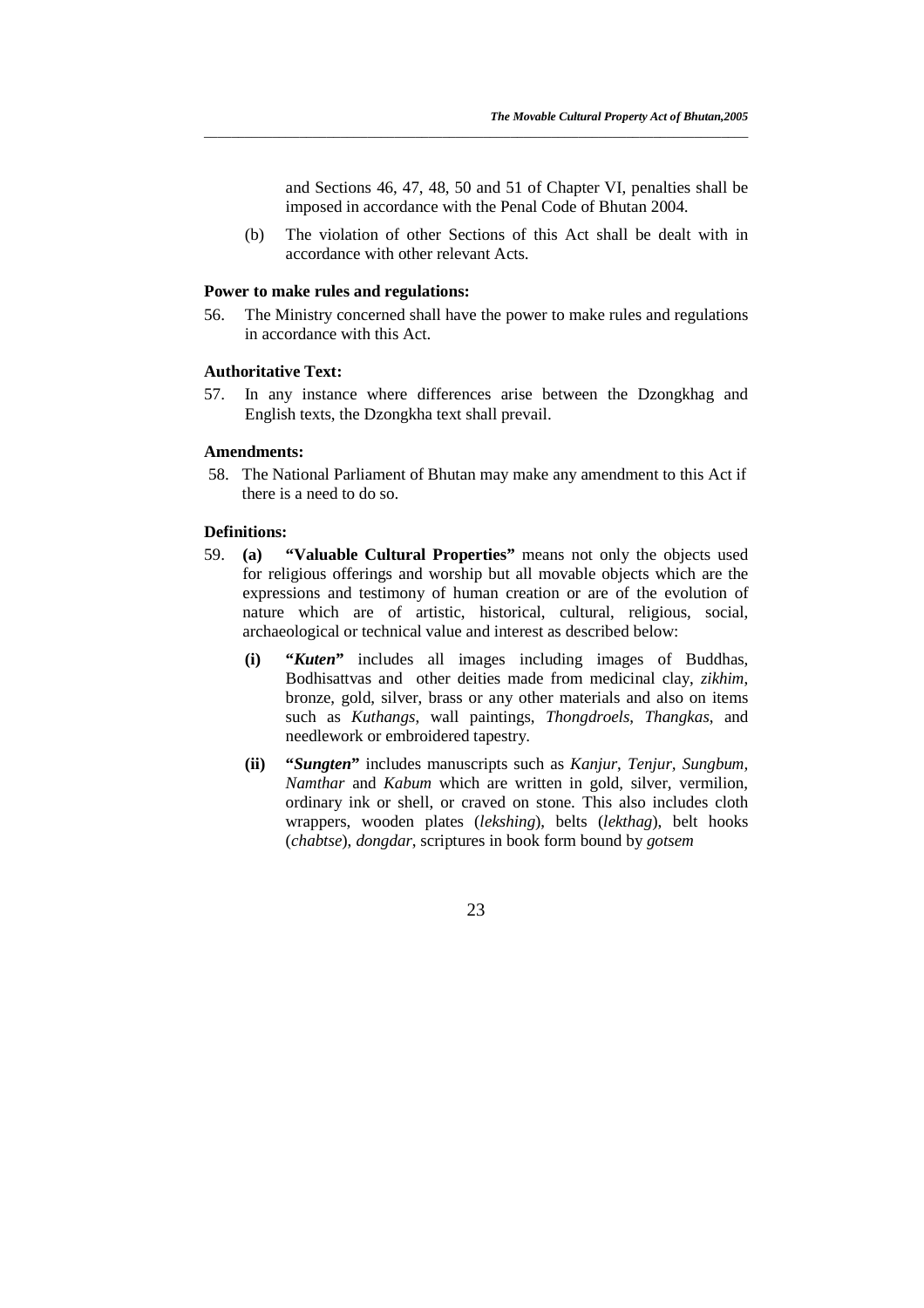(Stitched hardbound), prayer flags (*dar-par*) and amulets (*sungwa tagdrol*).

**(iii) "***Thugten***"** includes the Eight Buddha stupas (*Decheg Choeten Gyad*) and all other kinds of stupas made of any materials.

*\_\_\_\_\_\_\_\_\_\_\_\_\_\_\_\_\_\_\_\_\_\_\_\_\_\_\_\_\_\_\_\_\_\_\_\_\_\_\_\_\_\_\_\_\_\_\_\_\_\_\_\_\_\_\_\_\_\_\_\_\_\_\_\_\_\_\_\_\_\_\_\_\_\_\_\_\_\_\_\_*

**(iv) "Ritual objects and** *Choezes***"** includes ritual objects made of gold, silver and copper or of any other materials.

The above mentioned *Ku Sung Thugten* and ritual objects that are 100 or over 100 years old are to be considered as Valuable Cultural Property. Those objects made and consecrated by renowned religious figures and those created by famous artisans and crafts people are also considered Valuable Cultural properties irrespective of age.

- **(v) "Ornaments"** includes ornaments for *Kusung Thugten* of *Lhakhangs* and jewellery made of gold, silver, copper, cats-eye, and coral, turquoise, pearl, precious stone, sapphire, diamond, oyster, etc, and such other ornaments of historic interest which are considered valuable irrespective of age.
- **(vi) "Ritual objects made from animal parts"** includes objects made from elephant tusk, rhino horn, animal skin and bones which are of historical significance are considered valuable irrespective of age.
- **(vii) "Weapons"** includes arrows, spears, fire lock guns, long swords, swords, shields, helmets, short guns, rifles and armour which are more than 100 years old. It also includes other weapons of historical significance that are considered valuable irrespective of age.
- **(viii) "Archaeological materials and fossils"** includes all movable items of archaeological interest that have already been excavated or discovered during excavations or explorations. This includes fossils and *namchag* (thunder bolt).
- **(ix) "Furniture, carpets and dress"** includes all furniture, carpets and costumes which are more than 100 years old and are of historic value.
- **(x) "Architectural heritage"** includes wood or other valuable objects resulting from the total dismemberment of architectural heritage that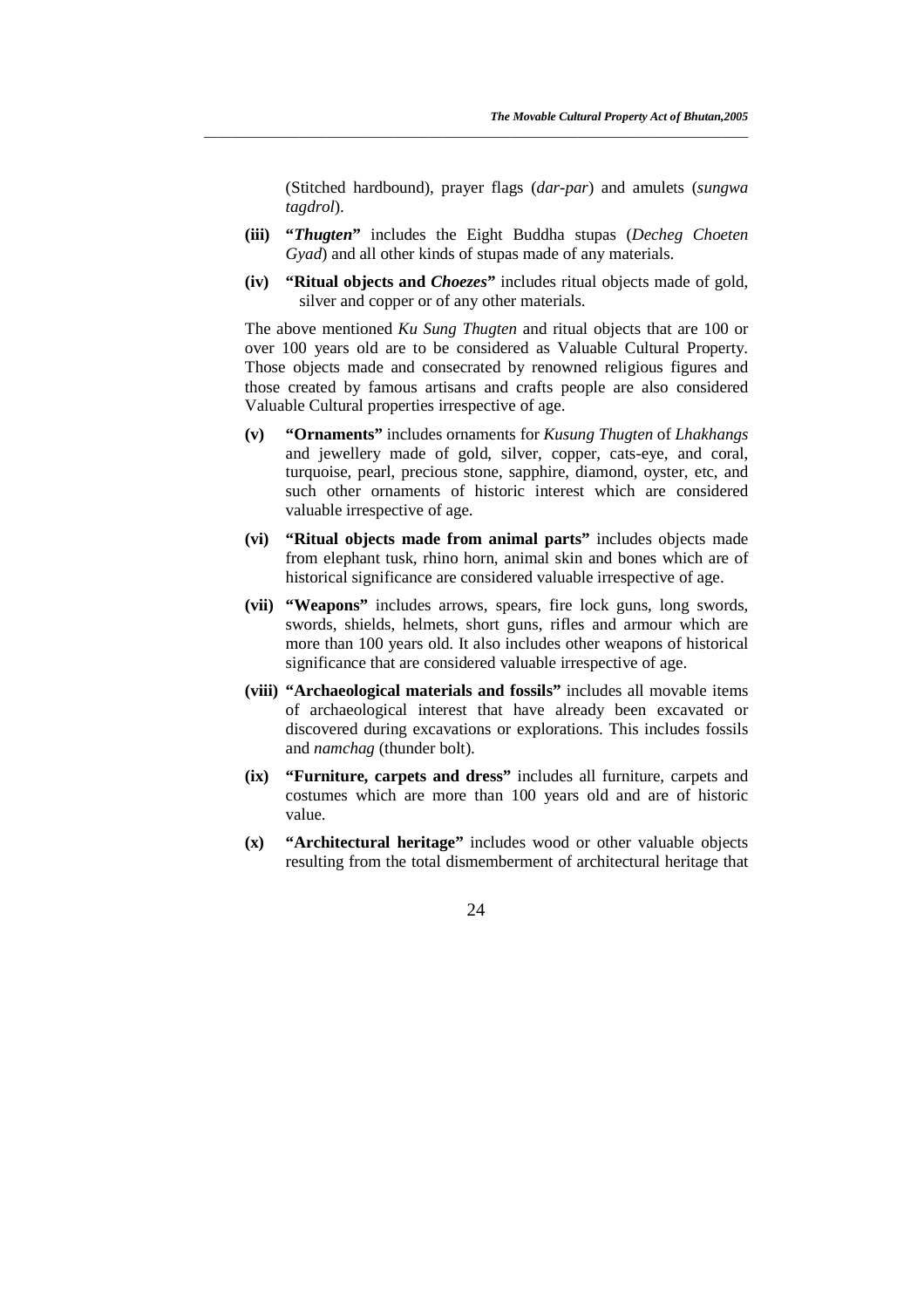are over 100 years old and are considered of historical and architectural value.

**(xi) "General objects"** includes objects of *Zorig Chusum* (the 13 traditional arts and crafts), kitchen accessories, agricultural implements, musical instruments, coins and maps that are over 100 years old or are considered to have historical or artistic value.

*\_\_\_\_\_\_\_\_\_\_\_\_\_\_\_\_\_\_\_\_\_\_\_\_\_\_\_\_\_\_\_\_\_\_\_\_\_\_\_\_\_\_\_\_\_\_\_\_\_\_\_\_\_\_\_\_\_\_\_\_\_\_\_\_\_\_\_\_\_\_\_\_\_\_\_\_\_\_\_\_*

- **(xii) "Rare objects"** includes rare objects from within the country regardless of how old they may be.
- **(xiii)** "**Objects obtained from outside the country"** includes objects obtained from outside the country which are over 100 years old and which after reaching the Country are to be considered to have historic value.
- **(b) "Valuable Cultural Properties owned by the** *Zhung Dratshang* **and**  *Rabdey***"** refers to *Tensum* and other related objects which were made under the patronage of renowned spiritual and historical leaders such as *Zhabdrung* Ngawang Namgyel, Je Khenpos, succession of Monarchs, and other notable people. These are the objects contained in the *Dzongs, Goendeys* and *Lhakhangs* whose sanctity has been managed and preserved through the ages with religious rites and regular ritual offerings by the *Zhung Dratshang* and *Rabdeys*.
- **(c) "Valuable Cultural Properties owned by the Government"** includes all Cultural Properties owned by the Government such as *Ku Sung Thugten*, ritual objects and articles, weapons, bronze artefacts, textiles, costumes and ornaments whether new or old, and general objects such as pots, utensils, and agricultural implements kept in Government Museums.
- **(d) "Valuable Cultural Properties owned by** *Latruel* **or the Community"** includes *Tensum*, ritual objects and Cultural Properties in Community or *Latruel Lhakhangs* and *Goendeys* which were built by renowned religious leaders of *Latruel* lineages and/or by the general public and devotees with their own wealth and labour and which are being managed and preserved for religious rites and offerings.